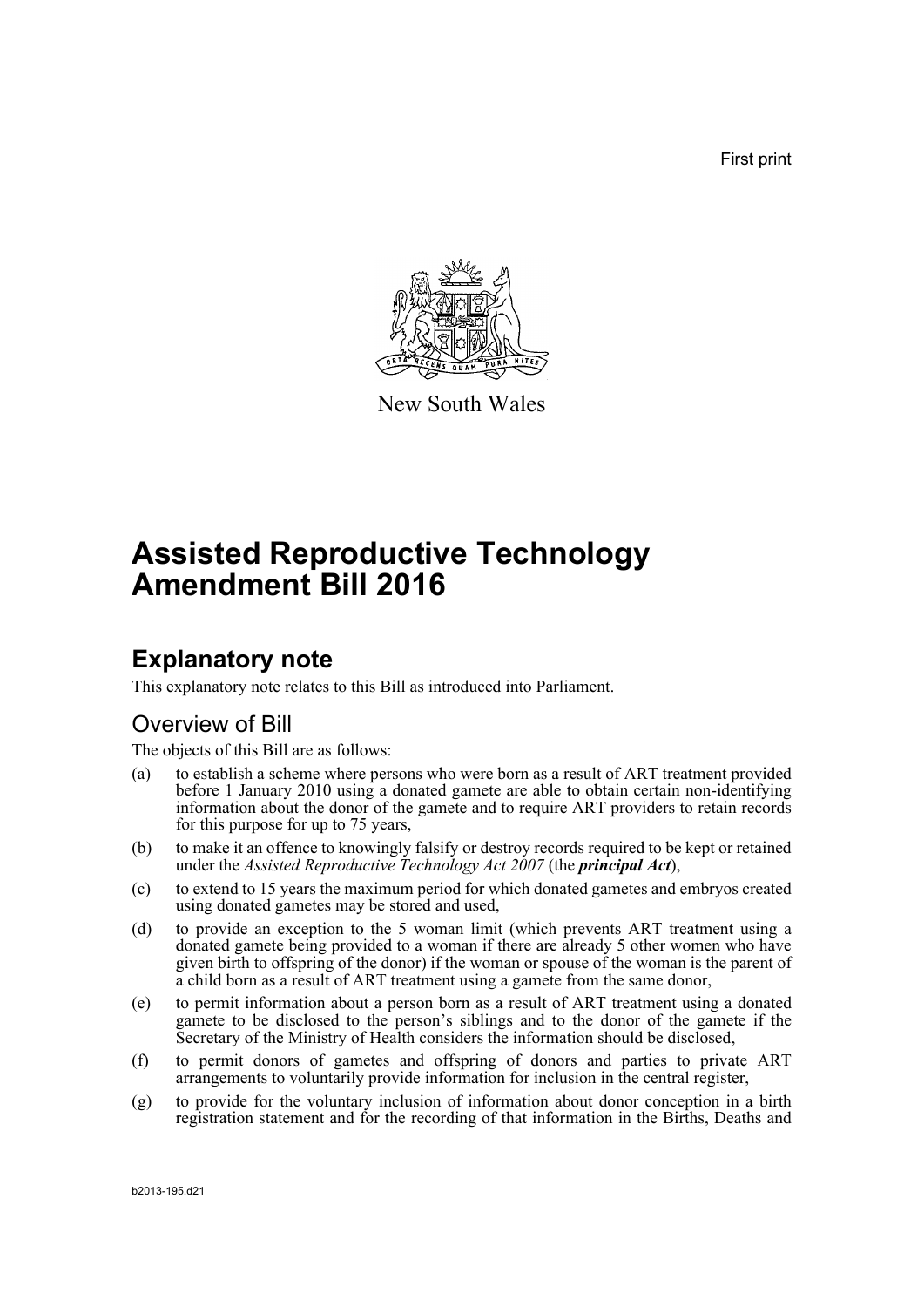Marriages Register and for the person to whom the statement relates to be notified about the information if the person is older than 18 years of age and applies for a birth certificate,

(h) to move a number of key provisions of the *Assisted Reproductive Technology Regulation 2014* into the principal Act.

# Outline of provisions

**Clause 1** sets out the name (also called the short title) of the proposed Act.

**Clause 2** provides for the commencement of the proposed Act 28 days after the date of assent to the proposed Act except the following provisions which commence on the date of assent:

- (a) provisions updating references to the Ministry of Health and the Secretary of the Ministry,
- (b) provisions amending section 27 (Donated gametes or embryos—maximum number of families) of the principal Act,
- (c) proposed section 61A (Destruction or falsification of ART records) of the principal Act.

# **Schedule 1 Amendment of Assisted Reproductive Technology Act 2007 No 69**

**Schedule 1 [1] and [2]** update terminology and references in the principal Act as a consequence of the commencement of the *Government Sector Employment Act 2013*.

**Schedule 1 [3]** also inserts definitions of *full name*, *identifying information* and *relevant medical history* to be used in the principal Act.

**Schedule 1 [4]** increases the maximum period that a donated gamete, or an embryo created using a donated gamete, may be stored from 10 years to 15 years. **Schedule 1 [5]** makes it an offence for an ART provider to use any such gamete or embryo in ART treatment after that 15 year period without the written authorisation of the Secretary of the Ministry of Heath (the *Secretary*) with a maximum penalty of \$44,000 if the ART provider is a corporation or \$22,000 in any other case.

**Schedule 1 [6]** provides an exception to the 5 woman limit and permits the regulations under the principal Act to prescribe other exceptions. The *5 woman limit* is set out in section 27 of the principal Act and prevents ART treatment using a donated gamete being provided to a woman if there are already  $\zeta$  other women who have given birth to offspring of the donor. ART treatment using a gamete of a donor may now be provided to a woman if the woman or the spouse of the woman is the parent of a child born as a result of ART treatment using a donated gamete from the same donor.

**Schedule 1 [7]** provides for additional information about a donor that must be provided by an ART provider if requested to do so by a registered ART provider for the purposes of complying with the 5 woman limit. The regulations made under the principal Act currently require this information to be provided and the proposed amendment moves this requirement into the principal Act.

**Schedule 1 [8]** permits the Secretary to provide information on the central register to an ART provider if the Secretary is of the opinion that provision of the information may be necessary to ensure that the ART provider does not fail to comply with the 5 woman limit.

**Schedule 1 [9]** sets out the information that an ART provider must obtain from a gamete provider before the ART provider obtains a gamete. The regulations made under the principal Act currently require this information to be obtained and the proposed amendment moves this requirement into the principal Act.

**Schedule 1 [10] and [11]** set out additional information that must be recorded by an ART provider in relation to any gamete or embryo in the ART provider's possession. The regulations made under the principal Act currently require records of this information to be kept about any such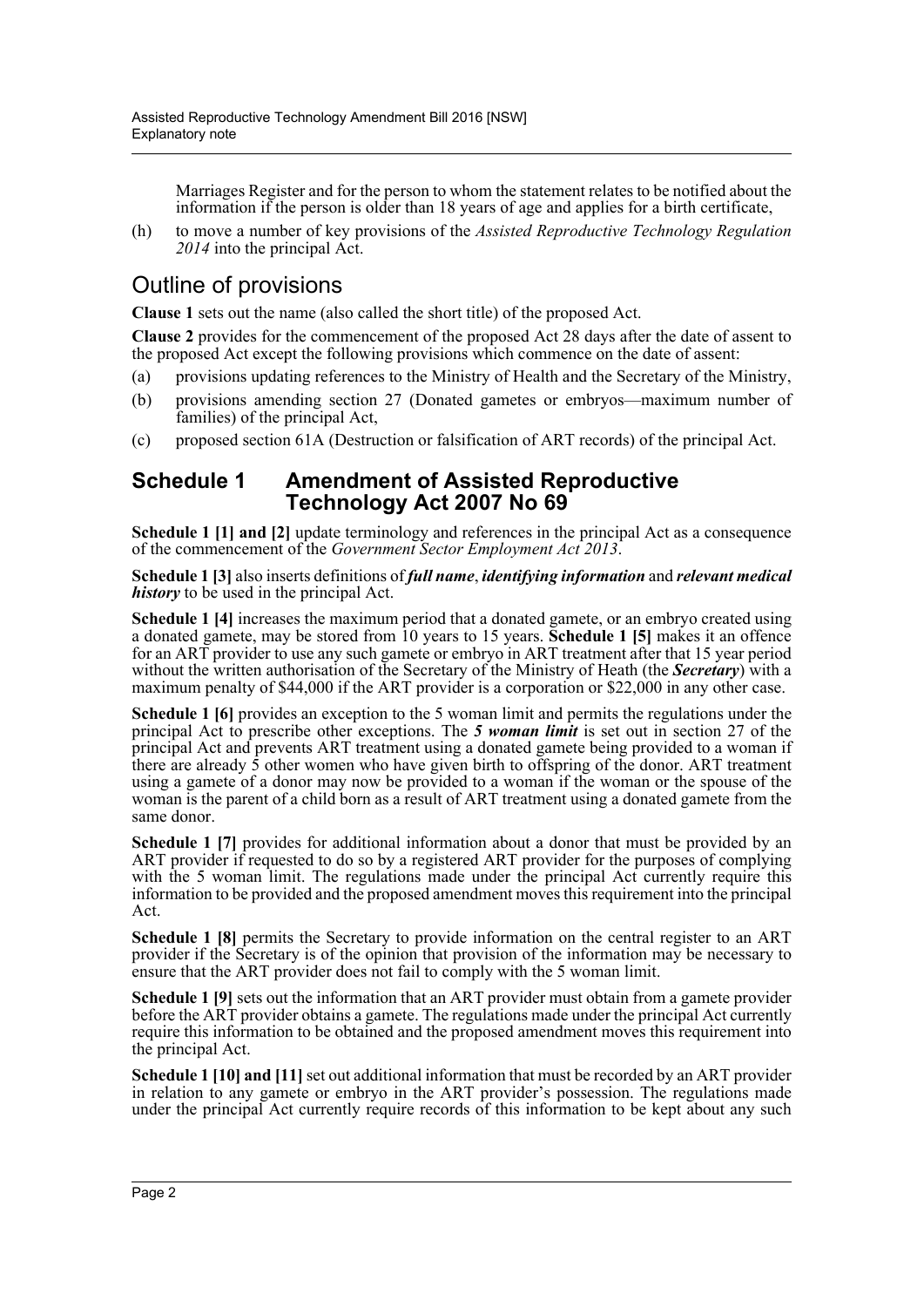gametes or embryos and the proposed amendments move these requirements into the principal Act.

**Schedule 1 [12]** omits section 33 (Information about ART treatment to be entered in central register) from the principal Act and instead inserts proposed sections 33–33D.

**Proposed section 33** sets out the information that an ART provider must give the Secretary if a child is born as a result of ART treatment provided by the ART provider. Failure to provide the information is an offence with a maximum penalty of \$44,000 if the ART provider is a corporation or \$22,000 in any other case. The regulations made under the principal Act currently require this information to be provided to the Secretary and the proposed amendments move these requirements into the principal Act. The Secretary must enter information given under the proposed section in the central register.

**Proposed section 33A** provides for the parties to private ART arrangements (being the donor, the woman undergoing ART treatment and any spouse of the woman) to voluntarily provide information to the Secretary for inclusion on the central register. The Secretary may require the provision of evidence that demonstrates the accuracy of any such information.

**Proposed section 33B** provides for a donor of a gamete to voluntarily provide information about the personal characteristics of the donor to the Secretary for inclusion on the central register.

**Proposed section 33C** provides for an adult offspring of a donor of a gamete to voluntarily provide identifying information about the offspring to the Secretary for inclusion on the central register.

**Proposed section 33D** requires the Secretary to ensure that information on the central register is accurate and not misleading and consistent with the objectives of the register. The Secretary is also required to remove any information that was provided voluntarily if the person who provided the information seeks its removal.

**Schedule 1 [13]** sets out the information that the Secretary is to disclose to an adult offspring of the donor of a gamete about the donor of the gamete and about other offspring of the donor. The information that is required to be disclosed about the donor is information that is currently required to be disclosed by the regulations made under the principal Act and information about the personal characteristics of the donor that have been voluntarily given by the donor under proposed section 33B. The information that is required to be disclosed about other offspring is information that is currently required to be disclosed by the regulations made under the principal Act and other identifying information about the offspring that has been voluntarily given by the offspring under proposed section 33C.

**Schedule 1 [14]** sets out the information that the Secretary is to disclose to a parent of a child born as a result of ART treatment using a donated gamete about the donor of the gamete and other offspring of the donor. The information that is required to be disclosed is information that is currently required to be disclosed by the regulations made under the principal Act and information about the personal characteristics of the donor that have been voluntarily given by the donor under proposed section 33B and identifying information about the offspring that has been voluntarily given by the offspring under proposed section 33C.

**Schedule 1 [15]** sets out the information that the Secretary is to disclose to a donor about any person born as a result of ART treatment using a gamete donated by the donor. The information that is required to be disclosed is information that is currently required to be disclosed by the regulations made under the principal Act and identifying information about the offspring that has been voluntarily given by the offspring under proposed section 33C.

**Schedule 1 [16]** inserts proposed sections 40A and 40B into the principal Act.

**Proposed section 40A** permits the Secretary to disclose information held on the central register about a person who was born as a result of ART treatment using a donated gamete. The information may be disclosed to any sibling of the person or to the donor of the gamete. Identifying information may be disclosed only if the Secretary is of the opinion that contact is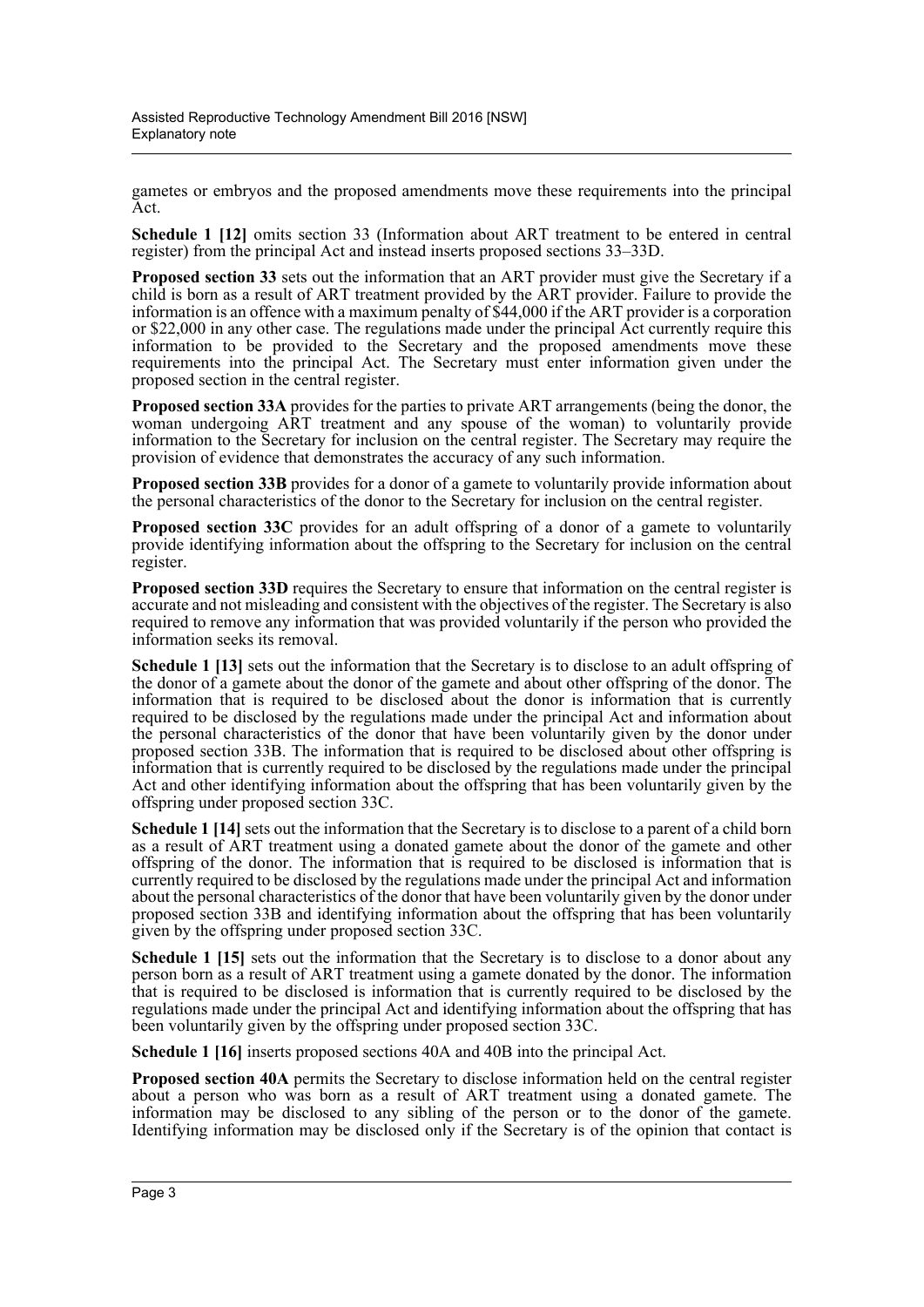justified to protect the welfare and best interests of the person seeking the information and the person whose information is proposed to be disclosed.

**Proposed section 40B** provides that a person whose information is held on the central register may consent to the disclosure of the information in circumstances that are not otherwise permitted under Part 3 of the principal Act.

**Schedule 1 [17]** inserts proposed Part 3A into the principal Act which deals with information that is not on the central register (which includes records about ART services provided before 1 January 2010 (*pre 2010 records*)).

**Proposed Division 1** of Part 3A sets out definitions to be used in the proposed Part.

**Proposed Division 2** of Part 3A provides for the retention of records and contains 3 sections. Proposed section 41O provides that an ART provider (which in the proposed Part includes a former ART provider) must retain a pre 2010 record during the *retention period* for the record (which is 75 years after the provision of the ART service to which the record relates). Failure to do so is an offence with a maximum penalty of \$22,000 if the ART provider is a corporation or \$11,000 in any other case. Proposed section 41P provides that a person (including an ART provider) who has a pre 2010 record in the person's control may transfer the record to a registered ART provider. A person who transfers a record under the proposed section and the registered ART provider to whom the record is transferred must both notify the Secretary of the transfer. An ART provider who fails to comply with the proposed section is guilty of an offence with a maximum penalty of \$11,000 if the ART provider is a corporation or \$5,500 in any other case. Proposed section 41Q permits a person to destroy a pre 2010 record with the written authorisation of the Secretary. The Secretary must not give any such authorisation unless satisfied that no person will be adversely affected by the destruction of the record.

**Proposed Division 3** of Part 3A deals with access to information that may not be on the central register. Proposed section 41R sets out the objects of the proposed Division. Proposed section 41S sets out the meaning of *accessible information* about a donor (being the information that can be disclosed under the proposed Division) which is certain non-identifiable information about the donor. Proposed section 41T permits a person who was born as a result of ART treatment provided by an ART provider using a donated gamete (or if the person is a child, the parent of the person) to apply for accessible information about the donor of the gamete. The application may be made to an ART provider or to the Secretary. Proposed section 41U requires an ART provider who receives an application to give any accessible information that the ART provider has about the donor to the applicant and to the Secretary. The ART provider must also give the Secretary identifying information about the donor. Any failure of an ART provider to comply with the proposed section is an offence with a maximum penalty of \$22,000 if the ART provider is a corporation or \$11,000 in any other case. Proposed section 41V permits the Secretary to direct a person (including an ART provider) to give the Secretary information for the purposes of enabling the Secretary to give information to an applicant under the proposed Division. Failure to comply with a direction is an offence with a maximum penalty of \$22,000 if the person is a corporation or \$11,000 in any other case. Proposed section 41W requires information that is provided to the Secretary under the proposed Division to be entered in the central register. Proposed section 41X requires the Secretary to disclose to an applicant under the proposed Division any relevant accessible information about a donor that is held in the central register.

**Schedule 1 [18]** creates an offence (maximum penalty of \$44,000 if the person is a corporation or \$22,000 in any other case) if a person knowingly falsifies or destroys a pre 2010 record or any other record that is required to be kept or retained under the principal Act.

**Schedule 1 [19]** permits proceedings for an offence against the principal Act or the regulations made under that Act to be commenced up to 2 years after the offence was alleged to have been committed.

**Schedule 1 [20]** permits regulations to be made that contain provisions of a savings or transitional nature consequent on the enactment of any Act that amends the principal Act including the proposed Act.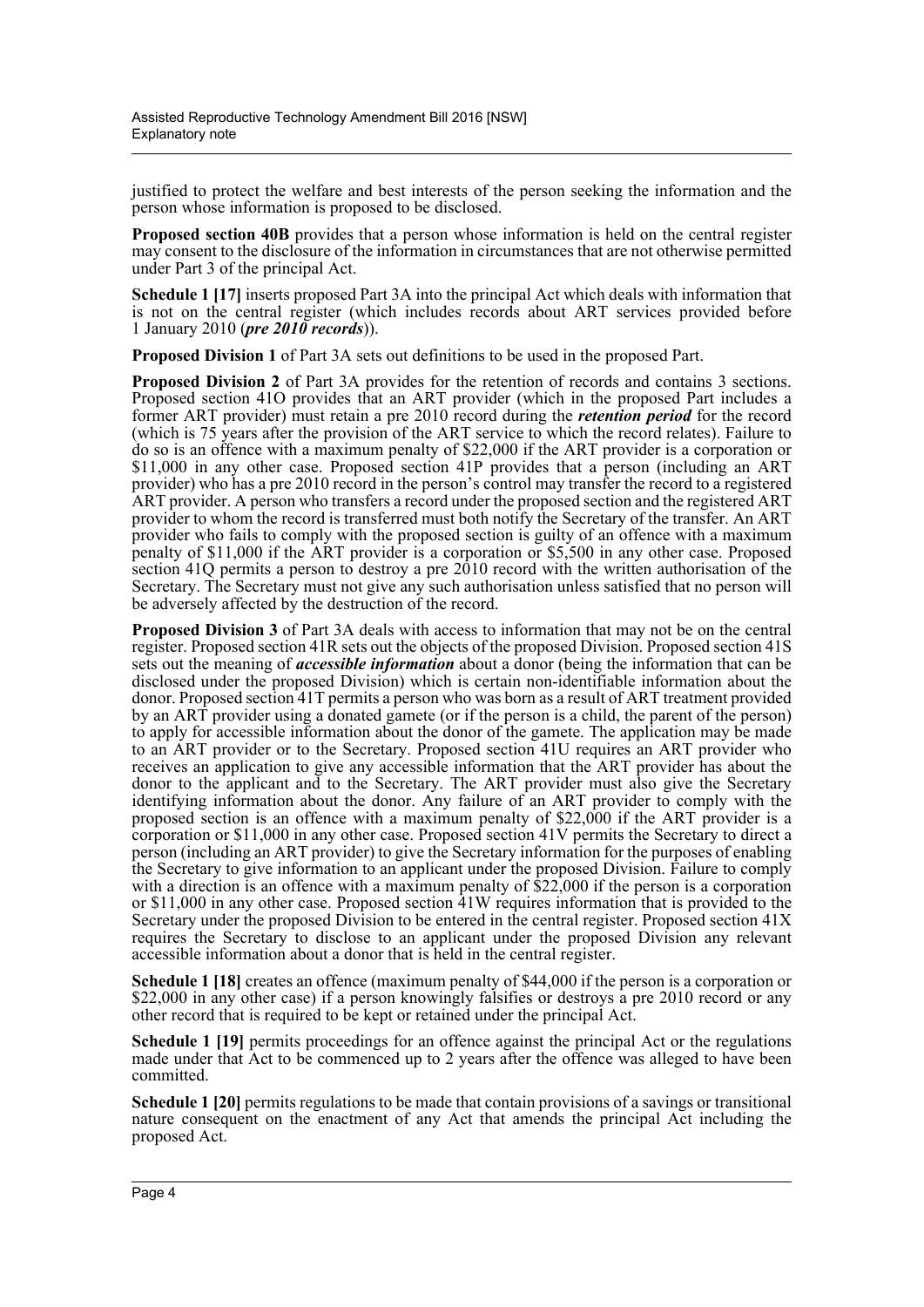**Schedule 1 [22]** re-enacts a provision that provided that section 25 (Storage of gametes or embryos) of the principal Act does not apply to gametes obtained before 1 January 2010 and provides that if the gamete is a donated gamete it may be stored by an ART provider for no longer than 15 years after it was obtained from the donor unless the Secretary authorises a longer period. The regulations made under the principal Act currently contain a similar provision. Schedule 1 [22] also inserts a similar provision in relation to embryos created before 1 January 2010. If any such embryo was created using a donated gamete, an ART provider cannot store the embryo for more than 15 years after it was created unless the Secretary authorises a longer period.

**Schedule 1 [25]** inserts a provision that permits a woman who conceived a child before 1 January 2010 using a donated gamete to receive ART treatment using a donated gamete from the same donor despite other provisions of the principal Act. The proposed amendment also permits a woman to receive ART treatment using an embryo created using a donated gamete before 1 January 2010 despite other provisions of the principal Act if the embryo was created before that day for that particular woman. The regulations made under the principal Act currently contain similar provisions.

**Schedule 1 [21], [23] and [24]** substitute references to the commencement of provisions with the day on which those provisions commenced for ease of reading and to provide consistency with the amendments made by Schedule 1 [22] and [25].

# **Schedule 2 Amendment of Births, Deaths and Marriages Registration Act 1995 No 62**

**Schedule 2** amends the *Births, Deaths and Marriages Registration Act 1995* to provide for the voluntary inclusion of information about donor conception in a birth registration statement and for the recording of that information in the Births, Deaths and Marriages Register and for the person to whom the statement relates to be notified about the information if the person is older than 18 years of age and applies for a birth certificate.

# **Schedule 3 Amendment of Assisted Reproductive Technology Regulation 2014**

**Schedule 3** amends the *Assisted Reproductive Technology Regulation 2014* to omit provisions that have been placed in the principal Act by Schedule 1 and to make other consequential amendments.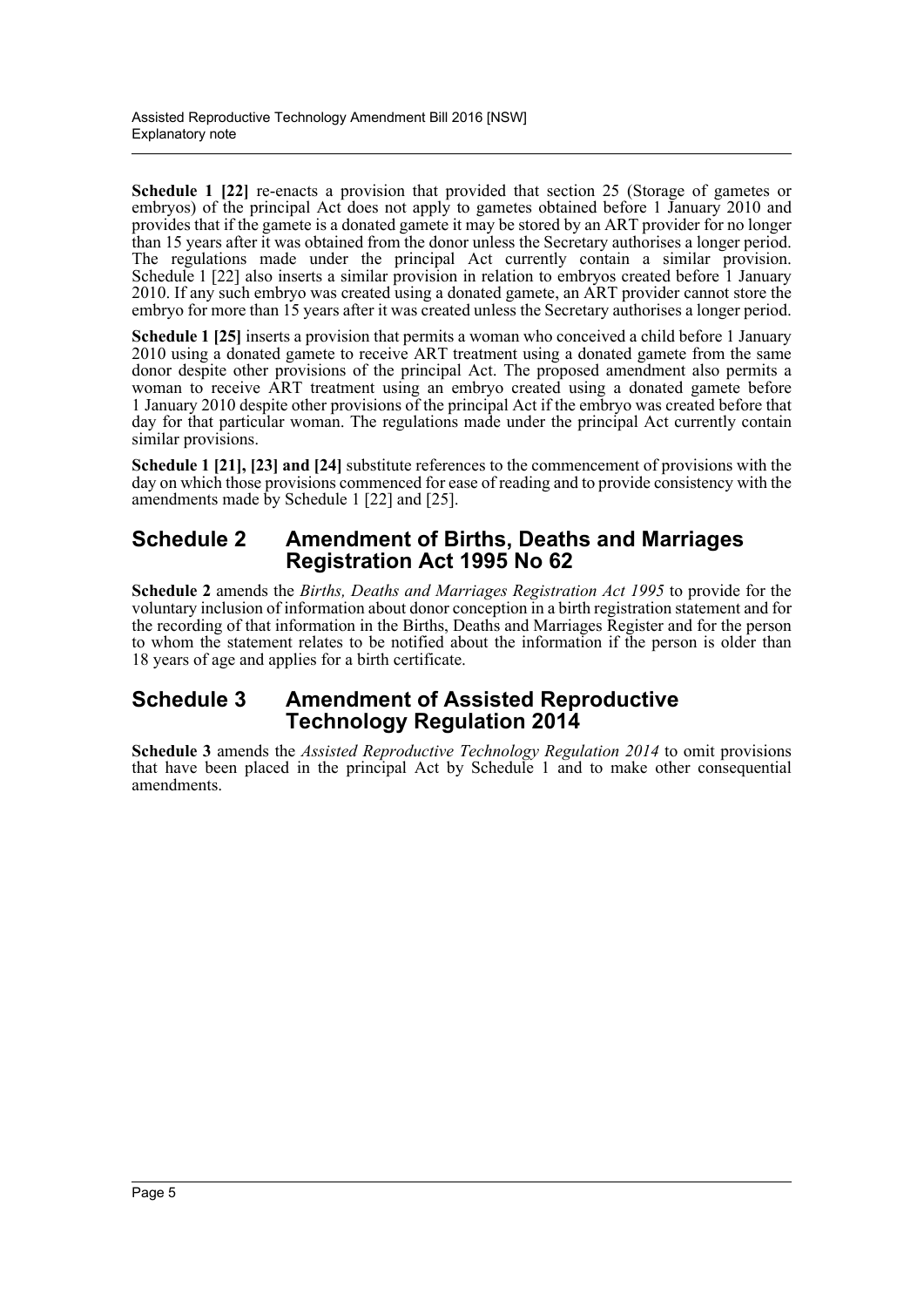First print



New South Wales

# **Assisted Reproductive Technology Amendment Bill 2016**

# **Contents**

Page

|            | Name of Act                                                      | $\mathcal{P}$ |
|------------|------------------------------------------------------------------|---------------|
|            | Commencement                                                     | $\mathcal{P}$ |
| Schedule 1 | Amendment of Assisted Reproductive Technology Act 2007 No 69     | 3             |
| Schedule 2 | Amendment of Births, Deaths and Marriages Registration Act 1995  |               |
|            | <b>No 62</b>                                                     | 14            |
| Schedule 3 | Amendment of Assisted Reproductive Technology Regulation 2014 15 |               |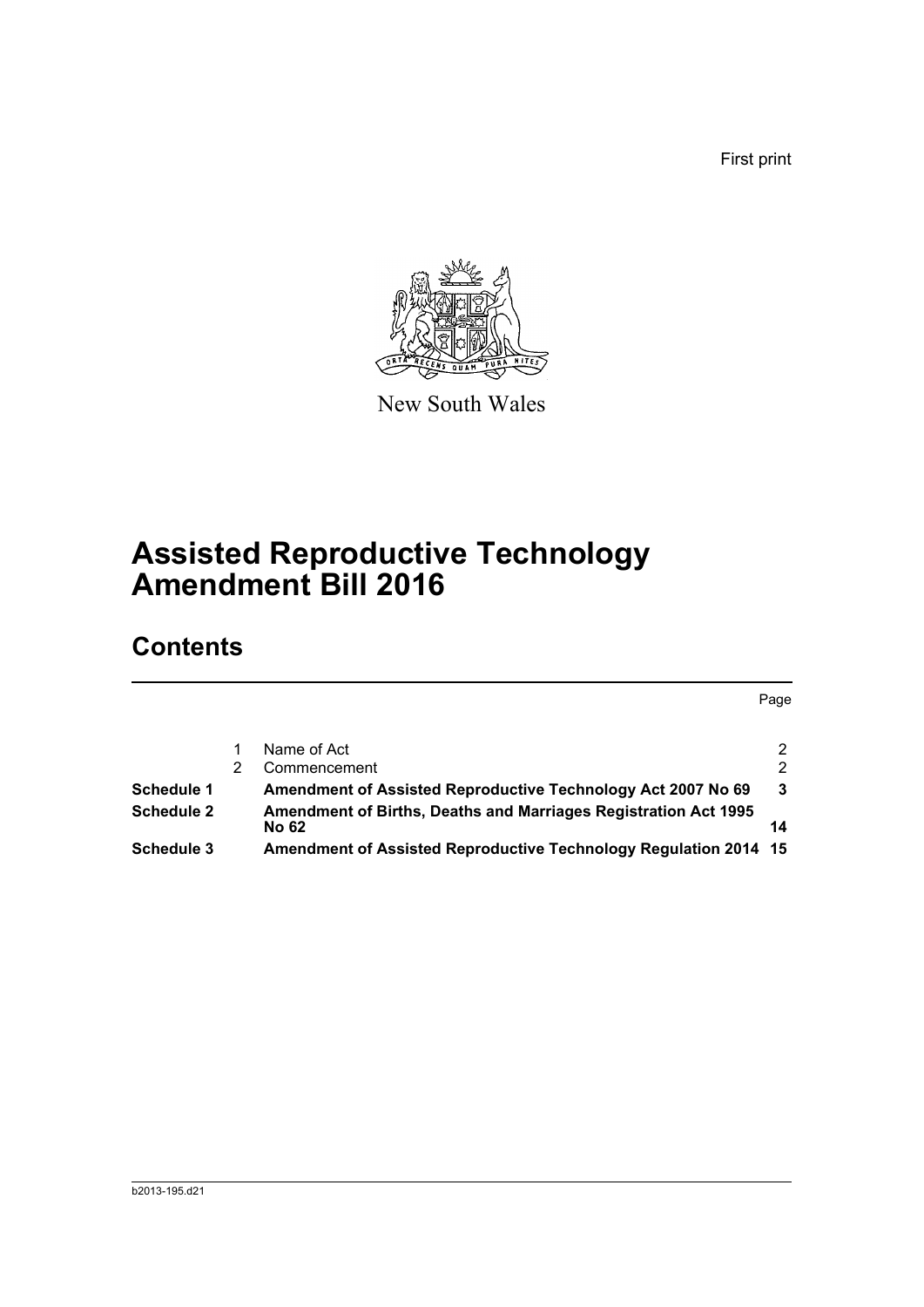

New South Wales

# **Assisted Reproductive Technology Amendment Bill 2016**

No , 2016

### **A Bill for**

An Act to amend the *Assisted Reproductive Technology Act 2007* with respect to the keeping of records and the provision of information about donors of gametes and their offspring; to amend the *Births, Deaths and Marriages Registration Act 1995* to provide for donor conception information to be recorded on the Births, Deaths and Marriages Register; and for other purposes.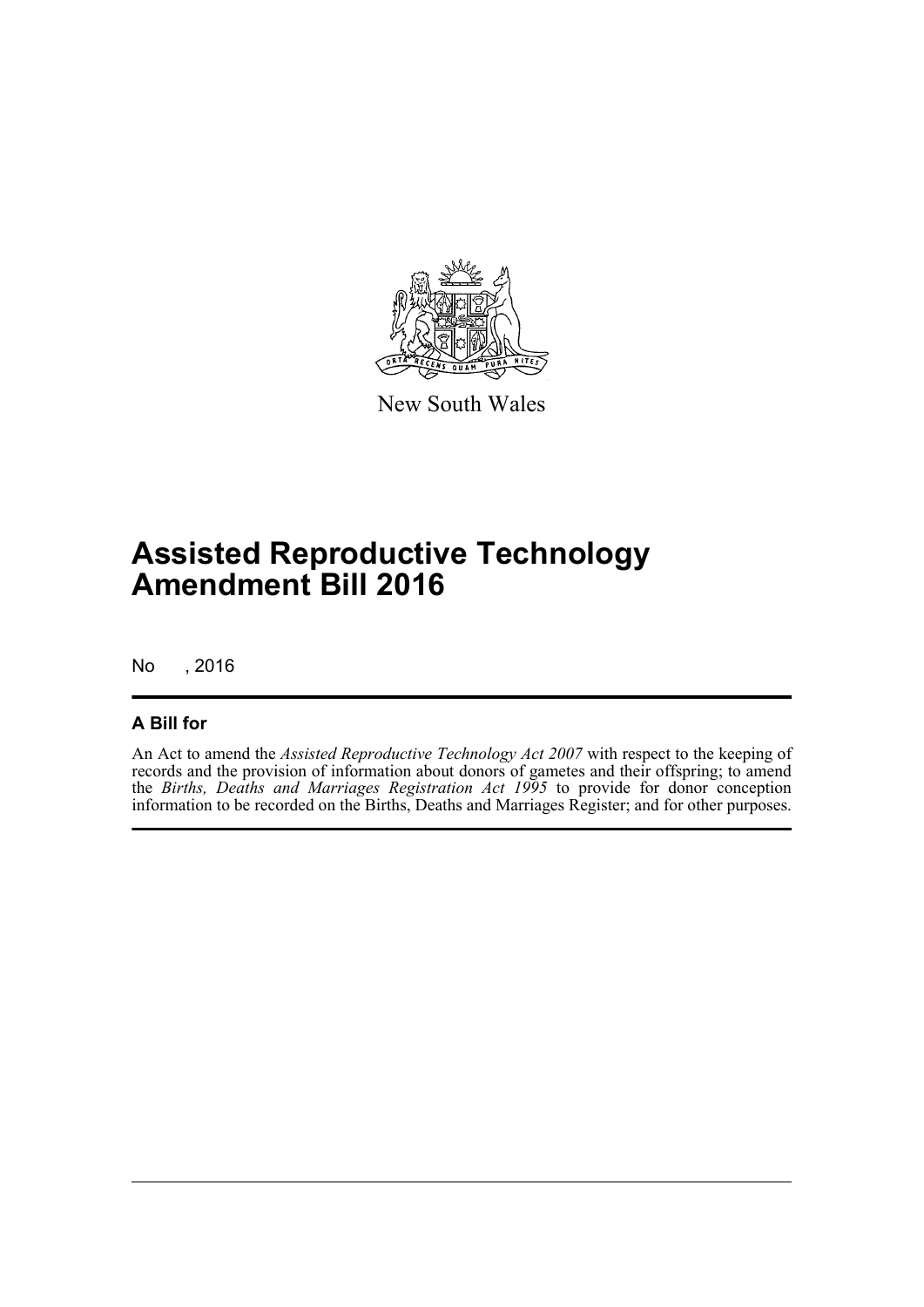<span id="page-7-1"></span><span id="page-7-0"></span>

|                     | The Legislature of New South Wales enacts:                                                                   |        |
|---------------------|--------------------------------------------------------------------------------------------------------------|--------|
|                     | Name of Act                                                                                                  | 2      |
|                     | This Act is the <i>Assisted Reproductive Technology Amendment Act 2016</i> .                                 | 3      |
| <b>Commencement</b> |                                                                                                              |        |
| (1)                 | This Act commences 28 days after the date of assent to this Act, except as provided<br>by subsection $(2)$ . | 5<br>6 |
| (2)                 | Schedule 1 [1], [2], [6]-[8], [18] and [20] commence on the date of assent to this Act.                      | 7      |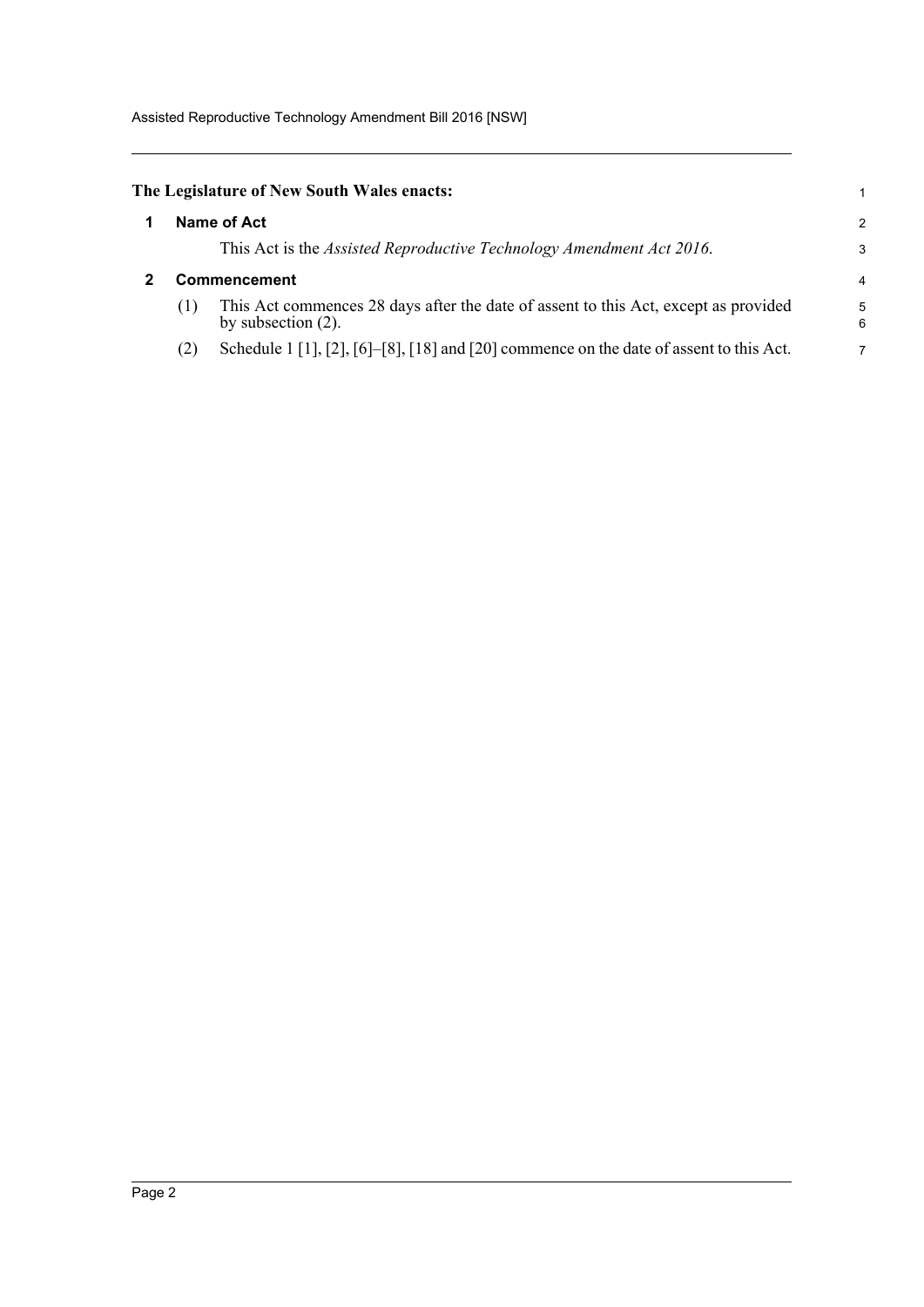<span id="page-8-0"></span>

|       | <b>Schedule 1</b>             |     | <b>Amendment of Assisted Reproductive</b><br>Technology Act 2007 No 69                                                                                                                                                      | $\mathbf{1}$<br>$\overline{2}$ |  |
|-------|-------------------------------|-----|-----------------------------------------------------------------------------------------------------------------------------------------------------------------------------------------------------------------------------|--------------------------------|--|
| $[1]$ |                               |     | Whole Act (except Schedule 1 and where otherwise amended by this Schedule)                                                                                                                                                  | 3                              |  |
|       |                               |     | Omit "Director-General" and "Director-General's" wherever occurring.                                                                                                                                                        | 4                              |  |
|       |                               |     | Insert instead "Secretary" and "Secretary's" respectively.                                                                                                                                                                  | 5                              |  |
| $[2]$ | <b>Section 4 Definitions</b>  |     |                                                                                                                                                                                                                             |                                |  |
|       |                               |     | Omit the definitions of <i>Department</i> and <i>Director-General</i> from section 4 (1).                                                                                                                                   | $\overline{7}$                 |  |
|       | Insert in alphabetical order: |     |                                                                                                                                                                                                                             | 8                              |  |
|       |                               |     | <b>Department</b> means the Ministry of Health.                                                                                                                                                                             | 9                              |  |
|       |                               |     | <b>Secretary</b> means the Secretary of the Department.                                                                                                                                                                     | 10                             |  |
| $[3]$ | Section 4 (1)                 |     |                                                                                                                                                                                                                             | 11                             |  |
|       | Insert in alphabetical order: |     |                                                                                                                                                                                                                             | 12                             |  |
|       |                               |     | <i>full name</i> , in relation to a gamete provider who is a donor, includes each name<br>by which the gamete provider is or has been known.                                                                                | 13<br>14                       |  |
|       |                               |     | <i>identifying information</i> means information that identifies the individual to<br>whom the information relates.                                                                                                         | 15<br>16                       |  |
|       |                               |     | <i>relevant medical history</i> of a donor means any medical history or genetic test<br>results of the donor or the donor's family that are relevant to the future health<br>of any of the following:                       | 17<br>18<br>19                 |  |
|       |                               | (a) | persons undergoing ART treatment using the donated gamete,                                                                                                                                                                  | 20                             |  |
|       |                               | (b) | offspring born as a result of the treatment,                                                                                                                                                                                | 21                             |  |
|       |                               | (c) | descendants of such offspring.                                                                                                                                                                                              | 22                             |  |
| [4]   |                               |     | Section 25 Storage of gametes or embryos                                                                                                                                                                                    | 23                             |  |
|       |                               |     | Omit section $25(3)$ (c). Insert instead:                                                                                                                                                                                   | 24                             |  |
|       |                               | (c) | in the case of a donated gamete, the period of 15 years from the date the<br>gamete was obtained from the donor plus any additional period that may<br>be authorised by the Secretary under section 26,                     | 25<br>26<br>27                 |  |
|       |                               | (d) | in the case of an embryo created using a donated gamete, the period of<br>15 years from the date the embryo was created plus any additional<br>period that may be authorised by the Secretary under section 26.             | 28<br>29<br>30                 |  |
| [5]   |                               |     | Section 26 Donated gametes or embryos-time limit on use                                                                                                                                                                     | 31                             |  |
|       |                               |     | Omit section 26 (1). Insert instead:                                                                                                                                                                                        | 32                             |  |
|       | (1)                           |     | An ART provider must not provide the following ART treatment without the<br>written authorisation of the Secretary:                                                                                                         | 33<br>34                       |  |
|       |                               | (a) | ART treatment using a donated gamete (but not ART treatment using an<br>embryo created from a donated gamete) if the gamete was obtained<br>from the donor more than 15 years before the provision of the ART<br>treatment, | 35<br>36<br>37<br>38           |  |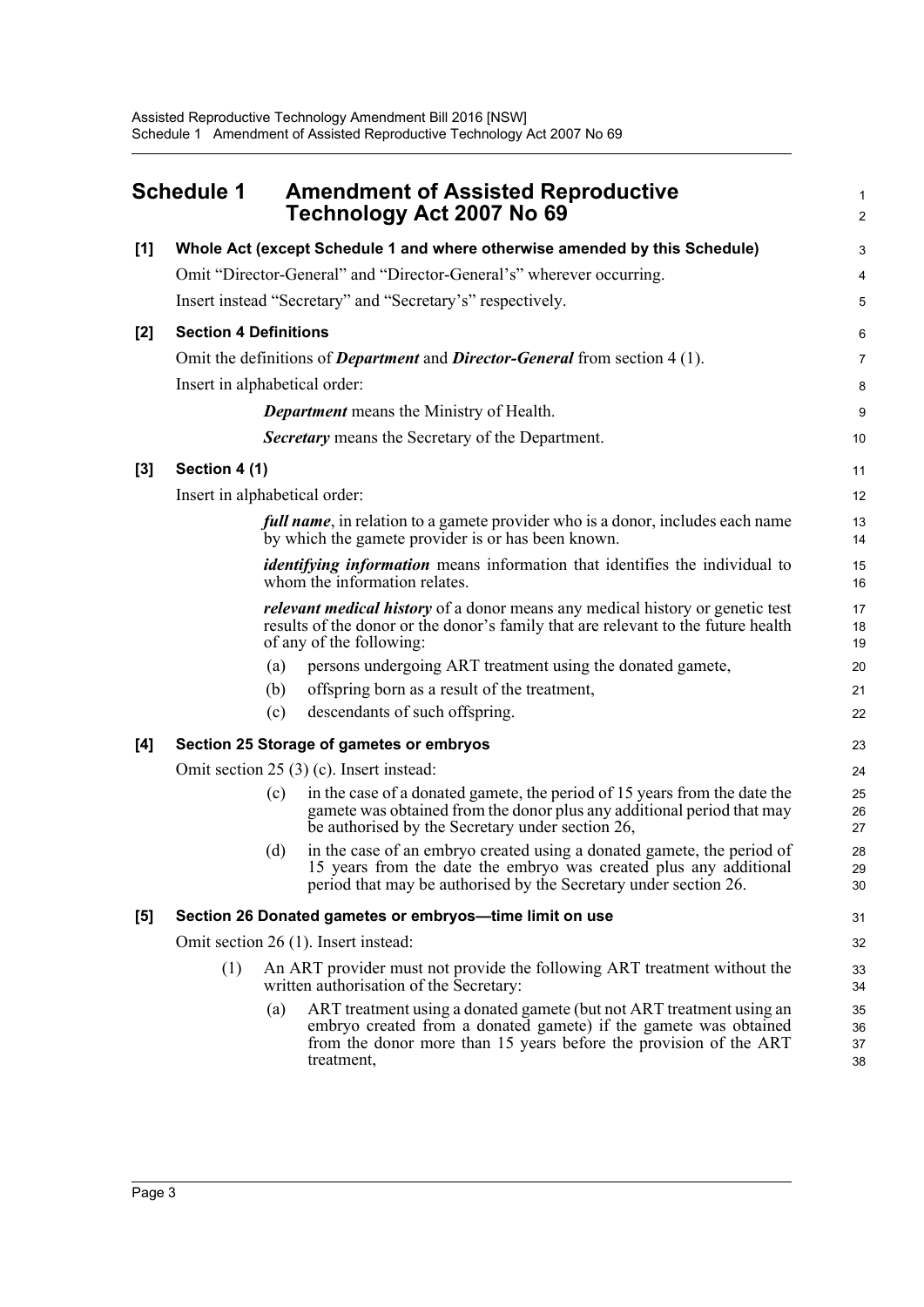|     |                                | (b)  | ART treatment using an embryo created from a donated gamete if the<br>embryo was created more than 15 years before the provision of the ART<br>treatment.                                                                                      | $\mathbf{1}$<br>$\overline{c}$<br>$\mathsf 3$ |
|-----|--------------------------------|------|------------------------------------------------------------------------------------------------------------------------------------------------------------------------------------------------------------------------------------------------|-----------------------------------------------|
|     |                                |      | Maximum penalty: 400 penalty units in the case of a corporation or<br>200 penalty units in any other case.                                                                                                                                     | 4<br>5                                        |
| [6] |                                |      | Section 27 Donated gametes or embryos—maximum number of families                                                                                                                                                                               | 6                                             |
|     | Insert after section $27(1)$ : |      |                                                                                                                                                                                                                                                | 7                                             |
|     | (1A)                           |      | This section does not prevent the provision of ART treatment using a donated<br>gamete to a woman if:                                                                                                                                          | 8<br>9                                        |
|     |                                | (a)  | the woman or the spouse of the woman is the parent of a child born as a<br>result of ART treatment using a donated gamete from the same donor,<br><sub>or</sub>                                                                                | 10<br>11<br>12                                |
|     |                                | (b)  | the woman belongs to a class of women prescribed by the regulations<br>for the purposes of this section.                                                                                                                                       | 13<br>14                                      |
| [7] | Section 27 (4) (a1)-(a3)       |      |                                                                                                                                                                                                                                                | 15                                            |
|     |                                |      | Insert after section $27(4)(a)$ :                                                                                                                                                                                                              | 16                                            |
|     |                                | (a1) | the number of women who are pregnant as a result of ART treatment<br>provided by the ART provider using a gamete of the donor, but not<br>including women referred to in paragraph (a),                                                        | 17<br>18<br>19                                |
|     |                                | (a2) | the number of women for whom an embryo has been created as a result<br>of ART treatment provided by the ART provider using a gamete of the<br>donor and placed in storage, but not including women referred to in<br>paragraph (a) or $(a1)$ , | 20<br>21<br>22<br>23                          |
|     |                                | (a3) | the number of women of whom the ART provider is aware who have<br>given birth to offspring of the donor other than as a result of ART<br>treatment, but not including women referred to in paragraph (a), (a1)<br>or $(a2)$ ,                  | 24<br>25<br>26<br>27                          |
| [8] | Section 27 (5) and (6)         |      |                                                                                                                                                                                                                                                | 28                                            |
|     | Insert after section $27(4)$ : |      |                                                                                                                                                                                                                                                | 29                                            |
|     | (5)                            |      | The Secretary is to provide to an ART provider information referred to in<br>subsection $(4)$ that is on the central register if:                                                                                                              | 30<br>31                                      |
|     |                                | (a)  | the ART provider makes an application in an approved form for the<br>information, or                                                                                                                                                           | 32<br>33                                      |
|     |                                | (b)  | the Secretary is of the opinion that provision of the information to the<br>ART provider may be necessary to prevent offspring of a donor being<br>born to more than 5 women.                                                                  | 34<br>35<br>36                                |
|     | (6)                            |      | Section 41 (Fees) applies to an application under subsection $(5)$ in the same<br>way as it applies to an application under Division 2 of Part 3.                                                                                              | 37<br>38                                      |
| [9] |                                |      | <b>Section 30 Collection of information</b>                                                                                                                                                                                                    | 39                                            |
|     |                                |      | Omit section 30 (1). Insert instead:                                                                                                                                                                                                           | 40                                            |
|     | (1)                            |      | An ART provider must not obtain a gamete from a gamete provider unless the<br>ART provider has obtained the following information:                                                                                                             | 41<br>42                                      |
|     |                                | (a)  | the full name of the gamete provider,                                                                                                                                                                                                          | 43                                            |
|     |                                | (b)  | the residential address of the gamete provider,                                                                                                                                                                                                | 44                                            |
|     |                                | (c)  | the date of birth of the gamete provider,                                                                                                                                                                                                      | 45                                            |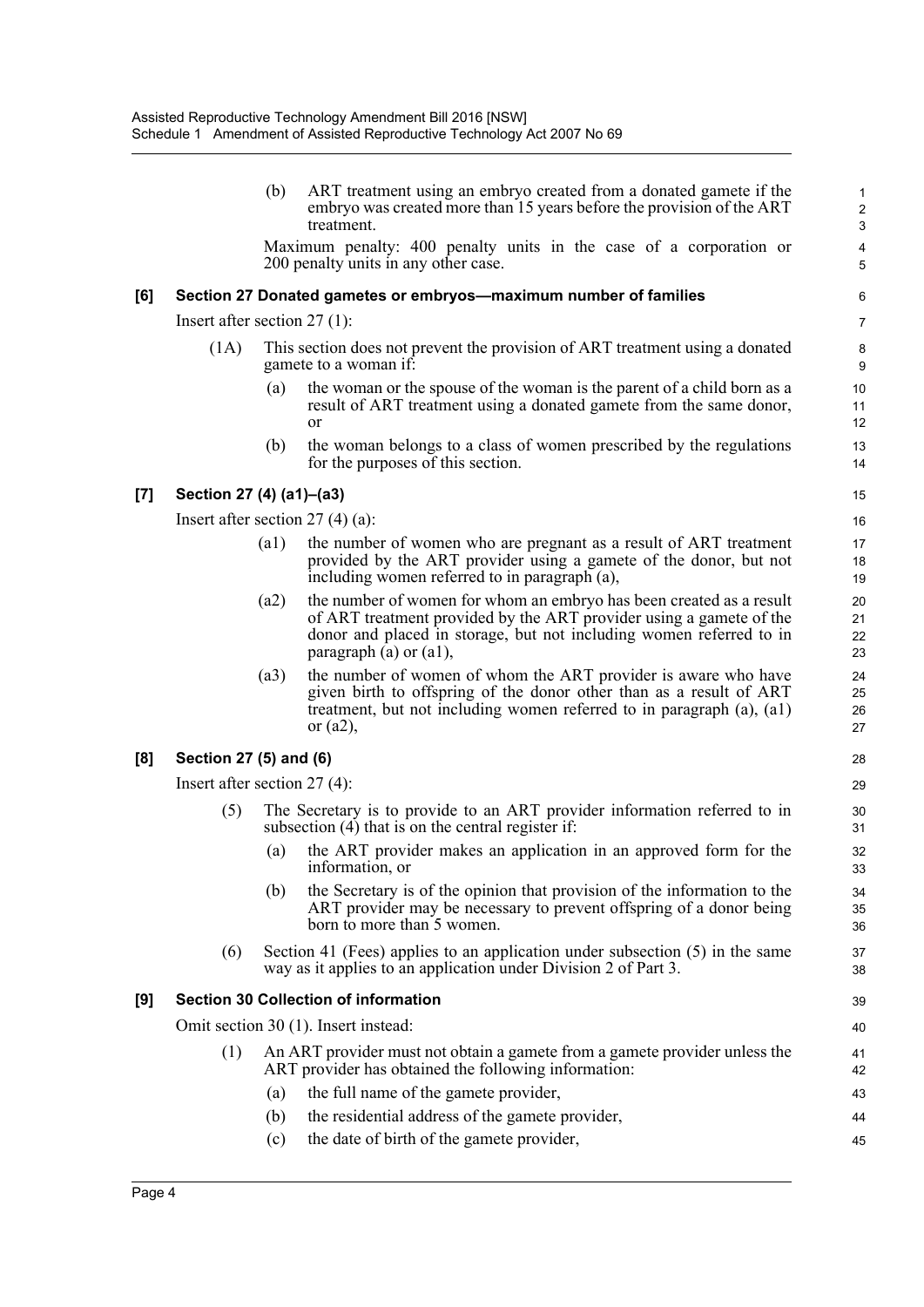|        |     |      | the place of birth of the gamete provider,<br>(d)                                                                                                                                                                                   | $\mathbf{1}$                             |
|--------|-----|------|-------------------------------------------------------------------------------------------------------------------------------------------------------------------------------------------------------------------------------------|------------------------------------------|
|        |     |      | the ethnicity and physical characteristics of the gamete provider,<br>(e)                                                                                                                                                           | $\overline{c}$                           |
|        |     |      | the relevant medical history of the gamete provider,<br>(f)                                                                                                                                                                         | 3                                        |
|        |     |      | the sex and year of birth of each offspring of the gamete provider,<br>(g)                                                                                                                                                          | 4                                        |
|        |     |      | the name of each ART provider who has previously obtained a donated<br>(h)<br>gamete from the gamete provider and the date on which the gamete was<br>obtained.                                                                     | $\mathbf 5$<br>$\,6\,$<br>$\overline{7}$ |
|        |     | (1A) | An ART provider is only required to obtain the information specified in<br>subsection $(1)$ $(d)$ – $(h)$ if the gamete is a donated gamete.                                                                                        | 8<br>9                                   |
| [10]   |     |      | Section 31 Records to be kept by ART provider                                                                                                                                                                                       | 10                                       |
|        |     |      | Omit section 31 $(1)$ $(a)$ $(i)$ . Insert instead:                                                                                                                                                                                 | 11                                       |
|        |     |      | the information required to be obtained under section $30(1)$ , and<br>(i)                                                                                                                                                          | 12                                       |
| $[11]$ |     |      | Section 31 (1) (c)                                                                                                                                                                                                                  | 13                                       |
|        |     |      | Omit the paragraph. Insert instead:                                                                                                                                                                                                 | 14                                       |
|        |     |      | for each offspring born as a result of ART treatment provided by the<br>(c)<br>ART provider:                                                                                                                                        | 15<br>16                                 |
|        |     |      | (i)<br>the full name, sex and date of birth of the offspring, and                                                                                                                                                                   | 17                                       |
|        |     |      | the name of the woman who gave birth to the offspring, and<br>(ii)                                                                                                                                                                  | 18                                       |
|        |     |      | if the offspring was born as a result of ART treatment using a<br>(iii)<br>donated gamete, the full name and date and place of birth of the<br>donor of the gamete,                                                                 | 19<br>20<br>21                           |
| [12]   |     |      | Sections 33-33D                                                                                                                                                                                                                     | 22                                       |
|        |     |      | Omit section 33. Insert instead:                                                                                                                                                                                                    | 23                                       |
|        | 33  |      | Mandatory giving of information by ART providers                                                                                                                                                                                    | 24                                       |
|        |     | (1)  | An ART provider that provides ART treatment using a donated gamete must<br>give the Secretary, within 2 months after the birth of a live offspring born as a<br>result of the ART treatment:                                        | 25<br>26<br>27                           |
|        |     |      | the records that the ART provider is required to keep under<br>(a)<br>section 31 $(1)$ (a) $(i)$ and $(iii)$ in relation to the gamete, and                                                                                         | 28<br>29                                 |
|        |     |      | the records about the offspring that the ART provider is required to keep<br>(b)<br>under section 31 $(1)(c)$ .                                                                                                                     | 30<br>31                                 |
|        |     |      | Maximum penalty: 400 penalty units in the case of a corporation or<br>200 penalty units in any other case.                                                                                                                          | 32<br>33                                 |
|        |     | (2)  | The Secretary must enter in the central register any information given to the<br>Secretary under this section.                                                                                                                      | 34<br>35                                 |
|        | 33A |      | Voluntary giving of information about private ART arrangements                                                                                                                                                                      | 36                                       |
|        |     | (1)  | In this section:                                                                                                                                                                                                                    | 37                                       |
|        |     |      | <i>private ART arrangement</i> means ART treatment using a donated gamete that:                                                                                                                                                     | 38                                       |
|        |     |      | resulted in the birth of a live offspring, and<br>(a)                                                                                                                                                                               | 39                                       |
|        |     |      | was not carried out for fee or reward or in the course of a business.<br>(b)                                                                                                                                                        | 40                                       |
|        |     | (2)  | The parties to a private ART arrangement, being the donor of the gamete, the<br>woman undergoing ART treatment and any spouse of the woman may, by<br>notice in writing, give the Secretary information about the parties and about | 41<br>42<br>43                           |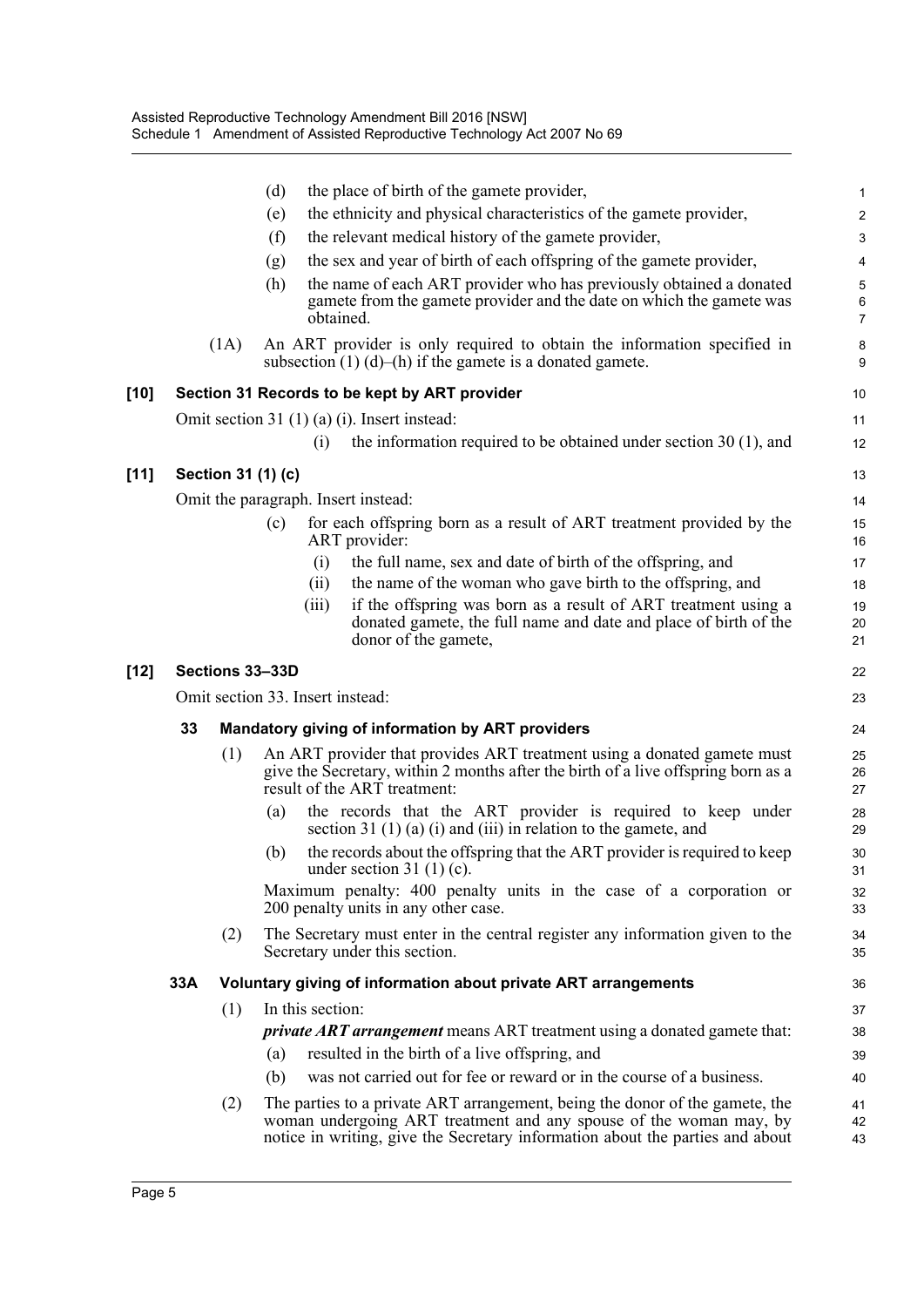the offspring, being information of a kind that an ART provider would be required to give the Secretary under section 33.

- (3) The notice may be given at any time and must be given in an approved form.
- (4) The Secretary may require that the notice be accompanied by any documents or other evidence that demonstrates the accuracy of the information contained in the notice.
- (5) The Secretary may enter in the central register any information given to the Secretary under this section.

#### **33B Voluntary giving of information about personal characteristics of donor**

- (1) The donor of a gamete may, by notice in writing, give the Secretary information about the personal characteristics of the donor for inclusion on the central register.
- (2) The notice may be given at any time and must be given in an approved form.
- (3) The notice may specify restrictions on the disclosure of the information.
- (4) The Secretary may enter in the central register any information given to the Secretary under this section.

#### **33C Voluntary giving of information by adult offspring of donor**

- (1) An adult offspring of a donor of a gamete may, by notice in writing, give the Secretary the following information about the offspring for inclusion on the central register:
	- (a) the full name, sex and date of birth of the offspring,
	- (b) the residential address of the offspring.
- (2) The notice may be given at any time and must be given in an approved form.
- (3) The notice may specify restrictions on the disclosure of the information.
- (4) The Secretary may enter in the central register any information given to the Secretary under this section.

#### **33D Secretary to ensure accuracy of central register**

- (1) The Secretary is to ensure that, as far as is practicable, the information in the central register is accurate and not misleading and is consistent with the objectives of the register and for these purposes the Secretary may do any one or more of the following:
	- (a) refuse to enter information, revise information or omit information,
	- (b) retain superseded information (such as a person's former name),
	- (c) add any notes or annotations that the Secretary considers to be appropriate.
- (2) The Secretary must remove information from the register that has been provided voluntarily by a person if the person applies, in an approved form, to have the information removed and the Secretary is satisfied that the information is not information that is otherwise required to be on the register.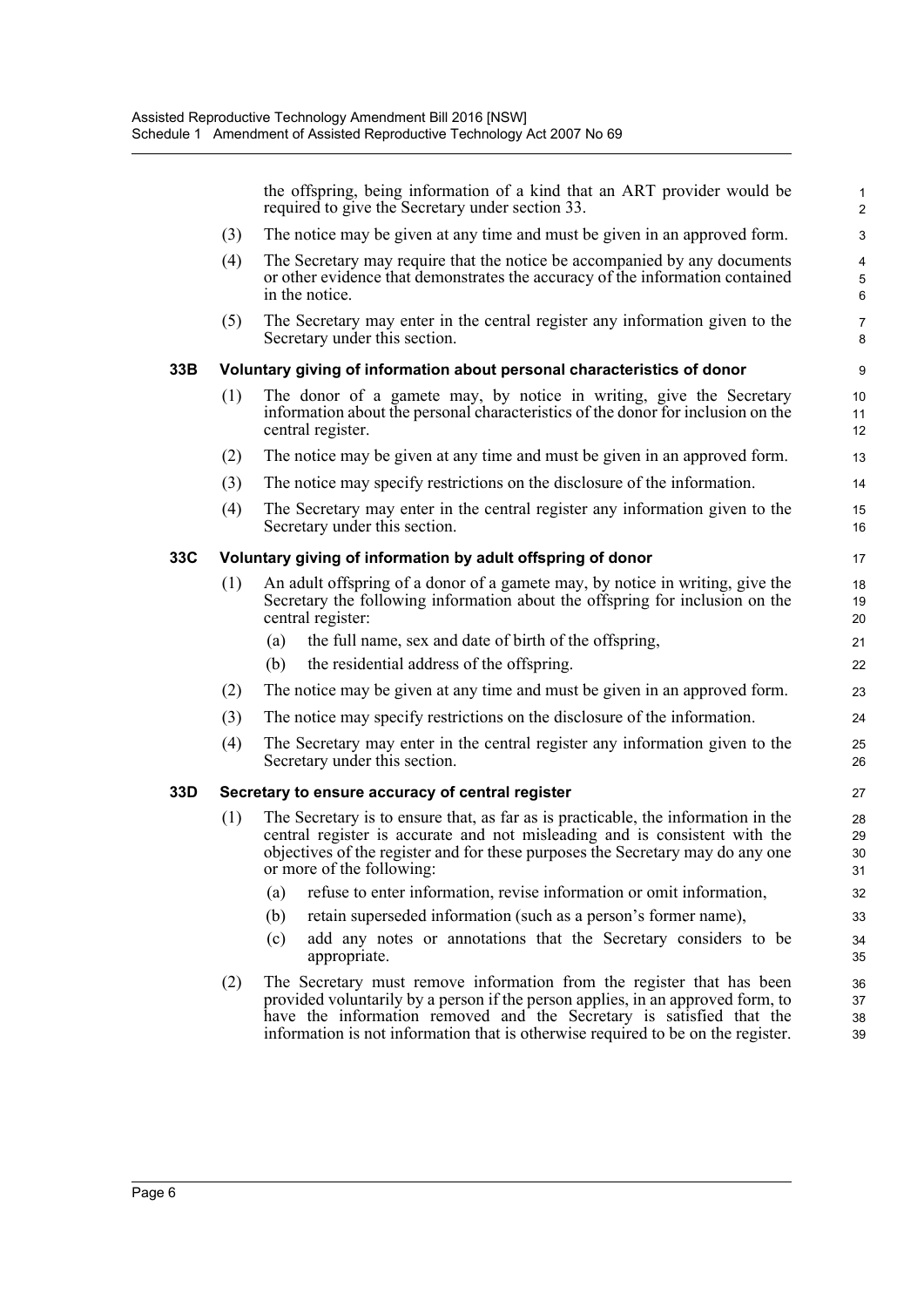#### **[13] Section 37** Omit the section. Insert instead: **37 Disclosure to offspring** (1) The Secretary must, if an application in an approved form is made by a person who is an adult and who was born as a result of ART treatment using a donated gamete, disclose to the person the following information held on the central register: (a) the information referred to in section 30 (1) (a)–(g) about the donor of the donated gamete, (b) any information about the donor that the donor has voluntarily given under section 33B (subject to any restrictions on the disclosure of the information specified by the donor under that section). (2) The Secretary must, if an application in an approved form is made by an adult offspring of a donor, disclose to the offspring the following information held on the central register: (a) the sex and year of birth of each other offspring of the donor, (b) any information about any other offspring of the donor that the other offspring has voluntarily given under section 33C (subject to any restrictions on the disclosure of the information specified by the offspring under that section). **[14] Section 38 Disclosure to parent of offspring** Omit section 38 (1) (a) and (b). Insert instead: (a) the ethnicity and physical characteristics of the donor of the donated gamete, (a1) the relevant medical history of the donor, (a2) the sex and year of birth of each offspring of the donor, (a3) any information about the donor that the donor has voluntarily given under section 33B (subject to any restrictions on the disclosure of the information specified by the donor under that section), (b) any information about any other offspring of the donor that the other offspring has voluntarily given under section 33C (subject to any restrictions on the disclosure of the information specified by the offspring under that section), **[15] Section 39** Omit the section. Insert instead: **39 Disclosure to donor** The Secretary must, if an application in an approved form is made by the donor of a gamete, disclose to the donor the following information held on the central register: (a) the sex and year of birth of each offspring of the donor who was born as a result of ART treatment using the donated gamete, (b) any information about each such offspring that the offspring has voluntarily given under section 33C (subject to any restrictions on the disclosure of the information specified by the offspring under that section). 1  $\mathfrak{p}$ 3 4 5 6 7 8 9 10 11 12 13 14 15 16 17 18 19 20 21 22 23 24 25 26 27 28 29 30 31 32 33 34 35 36 37 38 39 40 41 42 43 44 45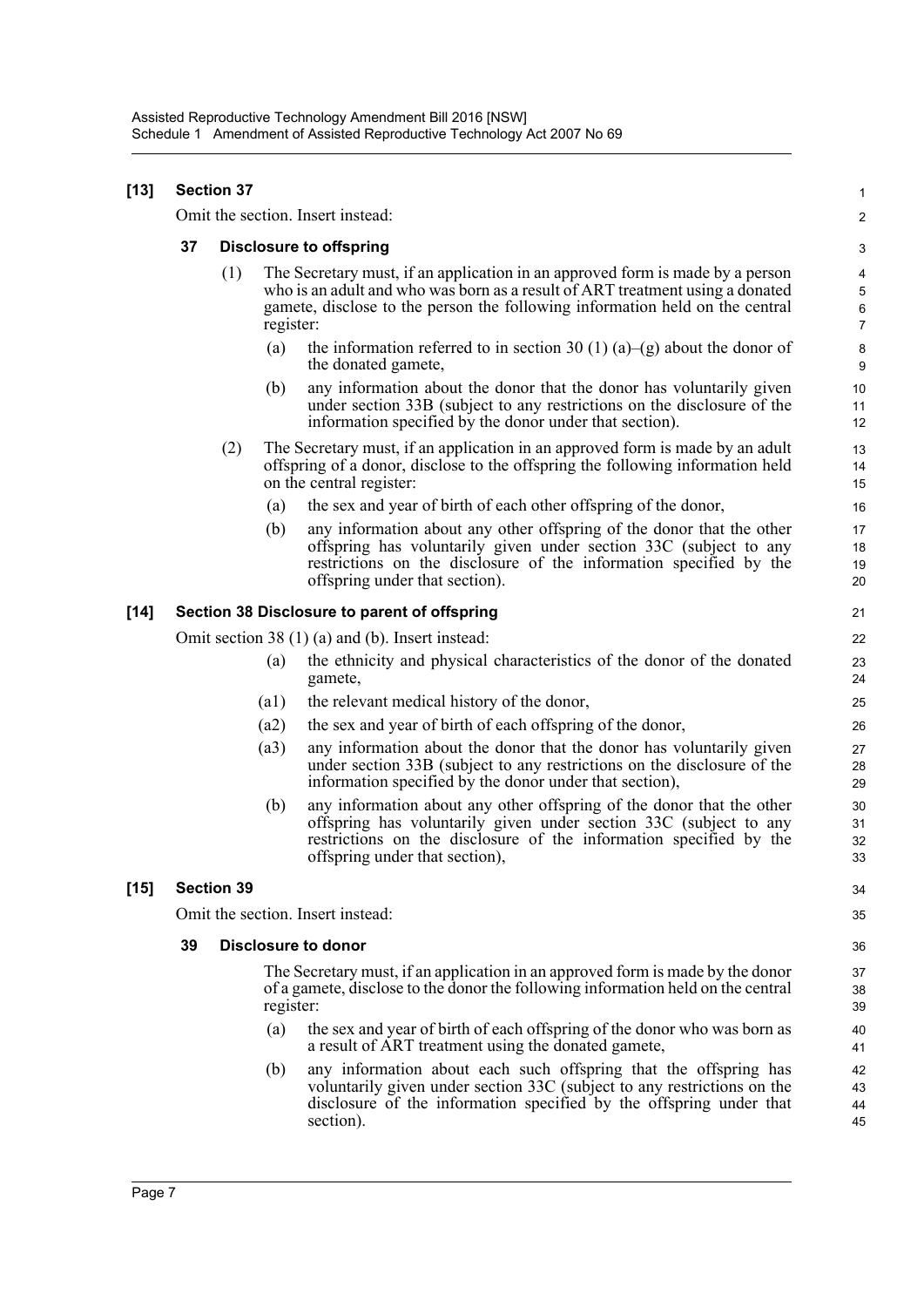| $[16]$ | Sections 40A and 40B |                      |                                                                                                                                                                                                                                                                                            |                               |  |  |
|--------|----------------------|----------------------|--------------------------------------------------------------------------------------------------------------------------------------------------------------------------------------------------------------------------------------------------------------------------------------------|-------------------------------|--|--|
|        |                      |                      | Insert after section 40:                                                                                                                                                                                                                                                                   | 2                             |  |  |
|        | 40A                  |                      | Disclosure of information about offspring without consent                                                                                                                                                                                                                                  | 3                             |  |  |
|        |                      | (1)                  | The Secretary may, if an application in an approved form is made by any of<br>the following, disclose to the applicant information (including identifying<br>information) held on the central register about a person who was born as a<br>result of ART treatment using a donated gamete: | 4<br>5<br>6<br>$\overline{7}$ |  |  |
|        |                      |                      | any sibling of the person,<br>(a)                                                                                                                                                                                                                                                          | 8                             |  |  |
|        |                      |                      | the donor of the gamete.<br>(b)                                                                                                                                                                                                                                                            | 9                             |  |  |
|        |                      | (2)                  | The Secretary may disclose identifying information under this section only if<br>the Secretary is of the opinion that contact is justified to protect the welfare and<br>best interests of the applicant and the person whose information is proposed to<br>be disclosed.                  | 10<br>11<br>12<br>13          |  |  |
|        |                      | (3)                  | In forming an opinion under this section, the Secretary must take into account<br>any matters that may be prescribed by the regulations.                                                                                                                                                   | 14<br>15                      |  |  |
|        | 40B                  |                      | <b>Disclosure permitted with consent</b>                                                                                                                                                                                                                                                   | 16                            |  |  |
|        |                      | (1)                  | A person whose information is held on the central register may consent to the<br>disclosure of the information in circumstances that are not otherwise permitted<br>under this Part.                                                                                                       | 17<br>18<br>19                |  |  |
|        |                      | (2)                  | Consent is to be given by notice in writing to the Secretary.                                                                                                                                                                                                                              | 20                            |  |  |
|        |                      | (3)                  | Consent given under this section may be revoked or varied at any time by<br>giving further written notice to the Secretary.                                                                                                                                                                | 21<br>22                      |  |  |
|        |                      | (4)                  | Written notice under this section must be given in an approved form and must<br>be accompanied by such proof as the Secretary may require of the person's<br>identity.                                                                                                                     | 23<br>24<br>25                |  |  |
|        |                      | (5)                  | Nothing in this Part prevents the Secretary from disclosing information about<br>a person that is held on the central register if the person has consented to the<br>disclosure under this section and the disclosure is in accordance with that<br>consent.                               | 26<br>27<br>28<br>29          |  |  |
| $[17]$ | Part 3A              |                      |                                                                                                                                                                                                                                                                                            | 30                            |  |  |
|        |                      | Insert after Part 3: |                                                                                                                                                                                                                                                                                            | 31                            |  |  |
|        |                      |                      | Part 3A Information generally not on central register                                                                                                                                                                                                                                      | 32                            |  |  |
|        |                      | <b>Division 1</b>    | <b>Preliminary</b>                                                                                                                                                                                                                                                                         | 33                            |  |  |
|        | 41N                  | <b>Definitions</b>   |                                                                                                                                                                                                                                                                                            |                               |  |  |
|        |                      |                      | In this Part:                                                                                                                                                                                                                                                                              | 35                            |  |  |
|        |                      |                      | <b>ART</b> provider includes a person who was formerly an ART provider.                                                                                                                                                                                                                    | 36                            |  |  |
|        |                      |                      | <i>pre 2010 record</i> means a record made by an ART provider about an ART<br>service provided before 1 January 2010.                                                                                                                                                                      | 37<br>38                      |  |  |
|        |                      |                      | <i>retention period</i> in relation to a pre 2010 record means the period of 75 years<br>after:                                                                                                                                                                                            | 39<br>40                      |  |  |
|        |                      |                      | the day on which the ART service to which the record relates was<br>(a)<br>provided, or                                                                                                                                                                                                    | 41<br>42                      |  |  |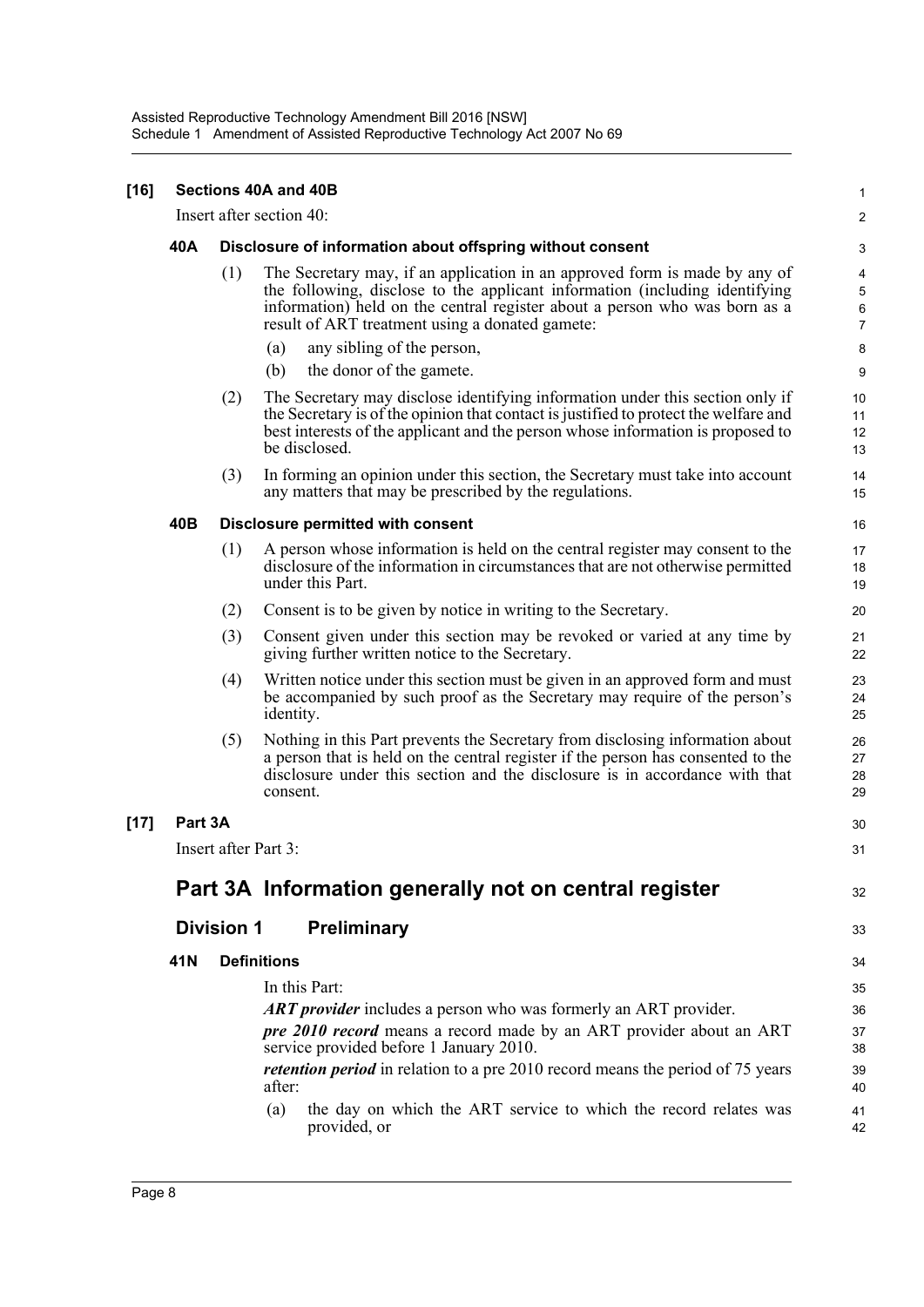(b) if the record relates to more than one ART service—the day on which the last of those services was provided.

1 2

3

#### **Division 2 Retention of records**

#### **41O ART providers must retain records**

An ART provider must ensure that any pre 2010 record within the ART provider's control is retained by the ART provider in a readily accessible form during the retention period for the record.

Maximum penalty: 200 penalty units in the case of a corporation or 100 penalty units in any other case.

#### **41P Transfer of records**

- (1) A person (including an ART provider) may transfer any pre 2010 record within the person's control to a registered ART provider.
- (2) A person (including an ART provider) who transfers a pre 2010 record under this section, must, as soon as practicable after transferring the record, notify the Secretary in writing that the record has been transferred to the registered ART provider.
- (3) A registered ART provider to whom a pre 2010 record is transferred under this section must, as soon as practicable after the transfer, notify the Secretary in writing that the record has been transferred to the registered ART provider.
- (4) The transfer of a pre 2010 record under this section does not constitute a breach of section 41O or a breach of professional etiquette or ethics or a departure from accepted standards of professional conduct.
- (5) The regulations may make further provision for or with respect to the transfer of pre 2010 records under this section including:
	- (a) making provision for the transfer of pre 2010 records if an ART provider dies, is wound up or otherwise lacks capacity to retain the records in accordance with this Part, and
	- (b) specifying the matters that are required to be included in any notice given to the Secretary under this section.
- (6) An ART provider must comply with this section. Maximum penalty: 100 penalty units in the case of a corporation or 50 penalty units in any other case.

#### **41Q Secretary may authorise destruction of records**

- (1) Despite any other provision of this Part, a person may destroy a pre 2010 record during the retention period if authorised in writing to do so by the Secretary.
- (2) The Secretary must not authorise the destruction of a pre 2010 record unless satisfied that no person would be adversely affected by the destruction of the record.

**Note.** For example, the Secretary may authorise destruction of pre 2010 records if the records relate to gametes that no longer exist and the Secretary is satisfied that no person was born as a result of ART treatment using those gametes.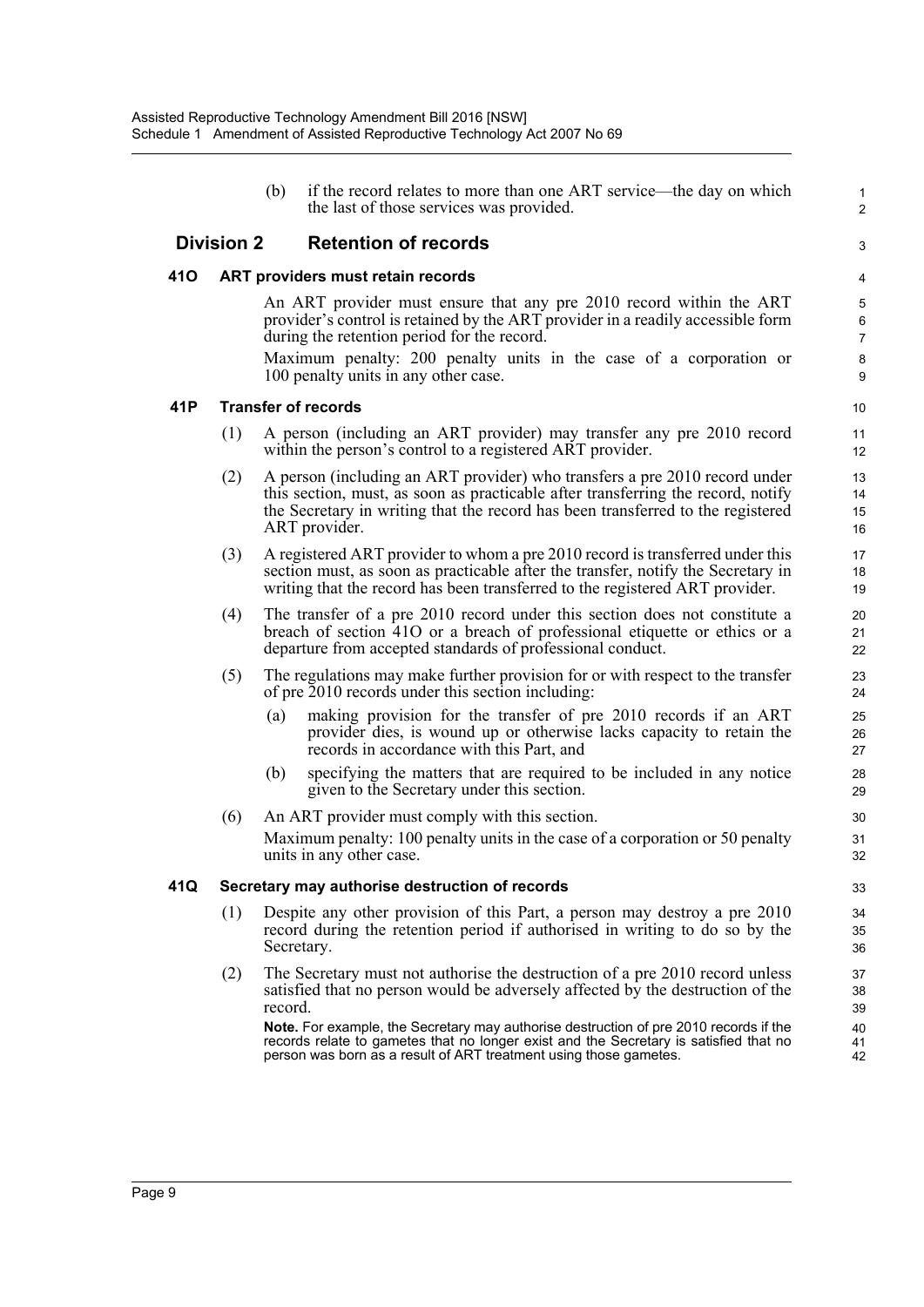### **Division 3 Access to information**

#### **41R Objects of Division**

The objects of this Division are:

(a) to enable a person born as a result of ART treatment provided by an ART provider using a donated gamete (or if the person is a child, the parent of the person) to make an application for certain non-identifying information about the donor of the gamete in circumstances where that information may not be held in the central register, and

1

(b) to ensure that as far as possible the information, if still available, will be provided to the applicant.

**Note.** Information about ART treatment provided before 1 January 2010 will generally not be in the central register. Adequate records in respect of ART services provided before this date may not exist.

#### **41S Meaning of "accessible information" about a donor**

In this Division, *accessible information* about the donor of a gamete means the following information about the donor but only to the extent that it is non-identifying information:

- (a) the ethnicity and physical characteristics of the donor,
- (b) the relevant medical history of the donor,
- (c) the sex and year of birth of each offspring of the donor.

#### **41T Application by or on behalf of persons born as a result of ART treatment**

- (1) A person who was born as a result of ART treatment provided by an ART provider using a donated gamete (or if the person is a child, the parent of the person) may apply for accessible information about the donor of the gamete.
- (2) An application may be made to the ART provider who provided the treatment, to any other ART provider that the applicant reasonably suspects may have accessible information about the donor or to the Secretary.
- (3) An application is not to be made under this section if the applicant could obtain the information under section 37 or 38.
- (4) An application must be in an approved form and be accompanied by the fee (if any) prescribed by the regulations unless the ART provider or Secretary waives the fee in a particular case.

#### **41U Disclosure of information by ART provider**

- (1) An ART provider who receives an application under this Division must, within the time prescribed by the regulations (or if no time is prescribed, a reasonable time) after receiving the application, give written notice to the applicant containing:
	- (a) all accessible information about the donor that is held by the ART provider, and
	- (b) if the ART provider has no accessible information about the donor—a statement to that effect, and
	- (c) if the ART provider has reason to believe that another ART provider may have any additional accessible information about the donor details of that other ART provider.
- (2) The ART provider must give a copy of the written notice to the Secretary.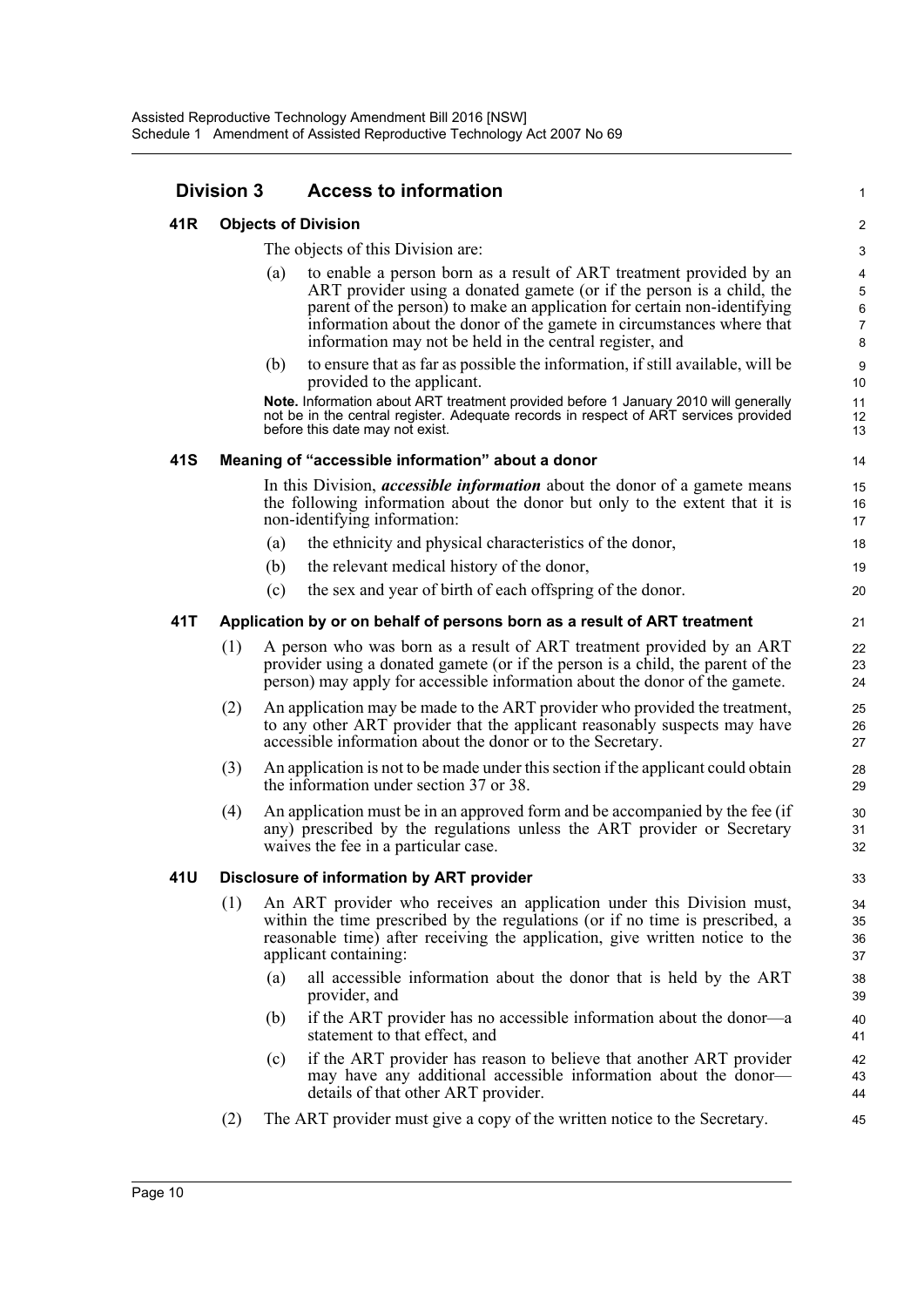|        |      | (3)                |     | The ART provider must, when giving the written notice to the Secretary, also<br>give the Secretary:                                                                                                      | $\mathbf{1}$<br>$\boldsymbol{2}$ |
|--------|------|--------------------|-----|----------------------------------------------------------------------------------------------------------------------------------------------------------------------------------------------------------|----------------------------------|
|        |      |                    | (a) | any information that the ART provider has about the identity of the<br>donor including any donor code used by the ART provider, and                                                                      | $\mathsf 3$<br>4                 |
|        |      |                    | (b) | any information in relation to ART services as may be prescribed by the<br>regulations.                                                                                                                  | 5<br>6                           |
|        |      | (4)                |     | The Secretary may require information given under this section to be in an<br>approved form.                                                                                                             | $\overline{7}$<br>8              |
|        |      | (5)                |     | An ART provider must comply with this section.                                                                                                                                                           | 9                                |
|        |      |                    |     | Maximum penalty: 200 penalty units in the case of a corporation or<br>100 penalty units in any other case.                                                                                               | 10<br>11                         |
|        | 41V  |                    |     | Direction to provide information                                                                                                                                                                         | 12                               |
|        |      | (1)                |     | The Secretary may give a person (including an ART provider) a written<br>direction requiring the person to give the Secretary such of the following<br>information as may be specified in the direction: | 13<br>14<br>15                   |
|        |      |                    | (a) | all accessible information about a donor that is held by the person (but)<br>only if the information has been obtained by the person in relation to the<br>provision of ART services),                   | 16<br>17<br>18                   |
|        |      |                    | (b) | any information that the person has about the identity of the donor<br>including any donor code,                                                                                                         | 19<br>20                         |
|        |      |                    | (c) | any other information the person has that may assist in determining the<br>identity of other persons who may hold accessible information about the<br>donor,                                             | 21<br>22<br>23                   |
|        |      |                    | (d) | any information in relation to ART services as may be prescribed by the<br>regulations.                                                                                                                  | 24<br>25                         |
|        |      | (2)                |     | A direction is not to be given unless it is for the purposes of enabling the<br>Secretary to provide information to an applicant under this Division.                                                    | 26<br>27                         |
|        |      | (3)                |     | A direction may require the information to be given by a particular time and<br>in a particular form.                                                                                                    | 28<br>29                         |
|        |      | (4)                |     | A person who is given a direction must not fail to comply with the direction.                                                                                                                            | 30                               |
|        |      |                    |     | Maximum penalty: 200 penalty units in the case of a corporation or<br>100 penalty units in any other case.                                                                                               | 31<br>32                         |
|        | 41 W |                    |     | Entry of information provided under Part in central register                                                                                                                                             | 33                               |
|        |      |                    |     | The Secretary must (subject to section 33D) enter any information about a<br>donor that is given to the Secretary under this Division in the central register.                                           | 34<br>35                         |
|        | 41X  |                    |     | <b>Disclosure of information by Secretary</b>                                                                                                                                                            | 36                               |
|        |      |                    |     | The Secretary must disclose to an applicant under this Division any relevant<br>accessible information about a donor that is held in the central register.                                               | 37<br>38                         |
| $[18]$ |      | <b>Section 61A</b> |     |                                                                                                                                                                                                          | 39                               |
|        |      |                    |     | Insert in Part 7 before section 62:                                                                                                                                                                      | 40                               |
|        | 61A  |                    |     | Destruction or falsification of ART records                                                                                                                                                              | 41                               |
|        |      | (1)                |     | A person must not knowingly falsify or destroy an ART record.                                                                                                                                            | 42                               |
|        |      |                    |     | Maximum penalty: 400 penalty units in the case of a corporation or<br>200 penalty units in any other case.                                                                                               | 43<br>44                         |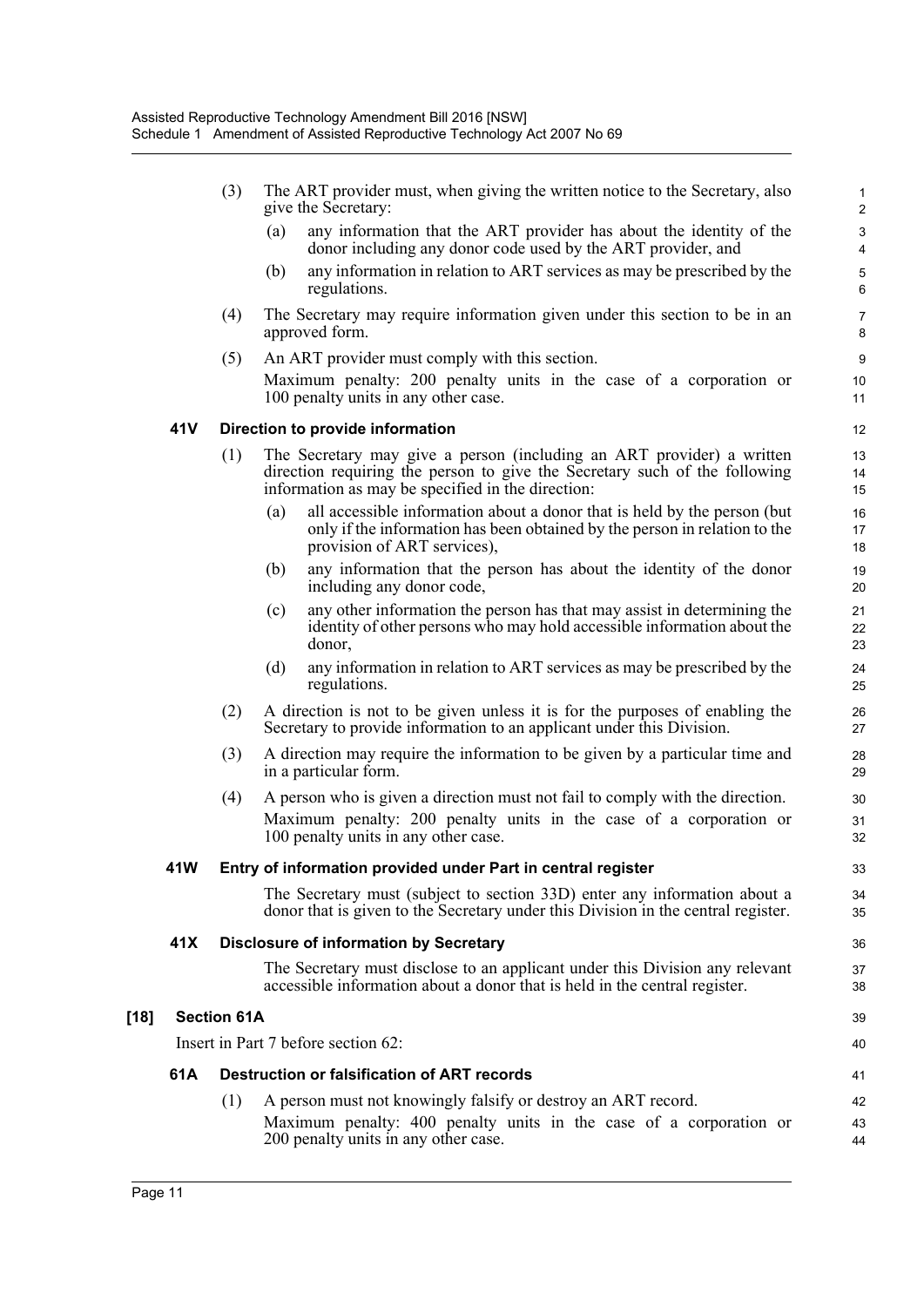|        |             | (2) | A person who destroys an ART record does not commit an offence under this<br>section if the destruction of the record is authorised by the Secretary.                                                                                                                | $\mathbf{1}$<br>$\overline{c}$ |
|--------|-------------|-----|----------------------------------------------------------------------------------------------------------------------------------------------------------------------------------------------------------------------------------------------------------------------|--------------------------------|
|        |             | (3) | In this section:                                                                                                                                                                                                                                                     | $\ensuremath{\mathsf{3}}$      |
|        |             |     | <b>ART</b> record means:                                                                                                                                                                                                                                             | $\overline{\mathbf{4}}$        |
|        |             |     | a pre 2010 record within the meaning of Part 3A, or<br>(a)                                                                                                                                                                                                           | $\overline{5}$                 |
|        |             |     | any other record that is required to be kept or retained under this Act.<br>(b)                                                                                                                                                                                      | $\,6\,$                        |
| [19]   |             |     | Section 63 Summary proceedings for offences                                                                                                                                                                                                                          | 7                              |
|        |             |     | Insert after section $63$ (2):                                                                                                                                                                                                                                       | 8                              |
|        |             | (3) | Proceedings for an offence against this Act or the regulations must be<br>commenced not later than 2 years from when the offence was alleged to have<br>been committed.                                                                                              | $\boldsymbol{9}$<br>10<br>11   |
| [20]   |             |     | Schedule 1 Savings, transitional and other provisions                                                                                                                                                                                                                | 12                             |
|        |             |     | Omit clause 1 (1). Insert instead:                                                                                                                                                                                                                                   | 13                             |
|        |             | (1) | The regulations may contain provisions of a savings or transitional nature<br>consequent on the enactment of this Act or any other Act that amends this Act.                                                                                                         | 14<br>15                       |
| $[21]$ |             |     | Schedule 1, clause 2                                                                                                                                                                                                                                                 | 16                             |
|        |             |     | Omit "the commencement of section 17". Insert instead "1 January 2010".                                                                                                                                                                                              | 17                             |
| [22]   |             |     | Schedule 1, clauses 3 and 3A                                                                                                                                                                                                                                         | 18                             |
|        |             |     | Omit clause 3. Insert instead:                                                                                                                                                                                                                                       | 19                             |
|        | $\mathbf 3$ |     | Storage of gametes obtained before 1 January 2010                                                                                                                                                                                                                    | 20                             |
|        |             | (1) | Section 25 does not apply to a gamete obtained by an ART provider before<br>1 January 2010.                                                                                                                                                                          | 21<br>22                       |
|        |             | (2) | However, if the gamete is a donated gamete, an ART provider must not store<br>the gamete for longer than 15 years after the date the gamete was obtained<br>from the donor or such longer period as may be authorised by the Secretary<br>under this clause.         | 23<br>24<br>25<br>26           |
|        |             | (3) | The Secretary may give written authorisation for the gamete to be stored for a<br>period longer than 15 years, if satisfied that there are reasonable grounds for<br>doing so having regard to any relevant guidelines issued by the Secretary from<br>time to time. | 27<br>28<br>29<br>$30\,$       |
|        | 3A          |     | Storage of embryos created before 1 January 2010                                                                                                                                                                                                                     | 31                             |
|        |             | (1) | Section 25 does not apply to an embryo created before 1 January 2010.                                                                                                                                                                                                | 32                             |
|        |             | (2) | However, if the embryo was created using a donated gamete, an ART provider<br>must not store the embryo for longer than 15 years after the date the embryo<br>was created or such longer period as may be authorised by the Secretary under<br>this clause.          | 33<br>34<br>35<br>36           |
|        |             | (3) | The Secretary may give written authorisation for the embryo to be stored for a<br>period longer than 15 years, if satisfied that there are reasonable grounds for<br>doing so having regard to any relevant guidelines issued by the Secretary from<br>time to time. | 37<br>38<br>39<br>40           |
|        |             |     |                                                                                                                                                                                                                                                                      |                                |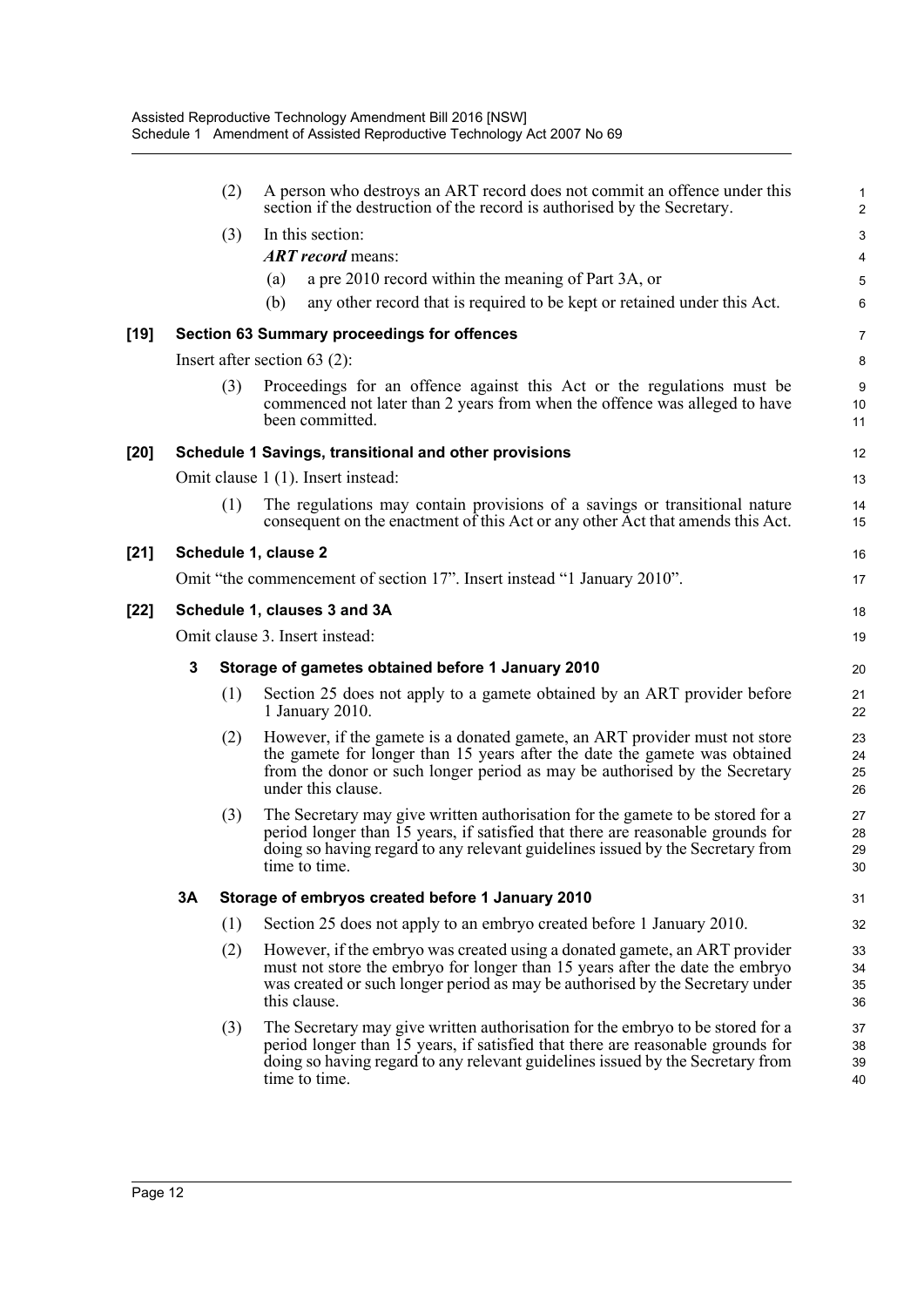| $[23]$ |    |     | Schedule 1, clause 4 (1) and (2)                                                                                                                                                                                                | $\mathbf{1}$   |
|--------|----|-----|---------------------------------------------------------------------------------------------------------------------------------------------------------------------------------------------------------------------------------|----------------|
|        |    |     | Omit "the commencement of that section" wherever occurring.                                                                                                                                                                     | $\overline{2}$ |
|        |    |     | Insert instead "1 January 2010".                                                                                                                                                                                                | 3              |
| $[24]$ |    |     | Schedule 1, clause 4 (4)                                                                                                                                                                                                        | 4              |
|        |    |     | Omit "the commencement of section 33". Insert instead "1 January 2010".                                                                                                                                                         | $\overline{5}$ |
| $[25]$ |    |     | Schedule 1, clauses 4A and 4B                                                                                                                                                                                                   | 6              |
|        |    |     | Insert after clause 4:                                                                                                                                                                                                          | $\overline{7}$ |
|        | 4A |     | Completion of family-gametes donated before 1 January 2010                                                                                                                                                                      | 8              |
|        |    | (1) | This clause applies to a gamete that was obtained from a donor before<br>1 January 2010 that is to be used to provide ART treatment to a woman who,<br>before that date, conceived an offspring using a donated gamete from the | 9<br>10<br>11  |
|        |    |     | donor.                                                                                                                                                                                                                          | 12             |
|        |    | (2) | The gamete may be used by an ART provider to provide ART treatment to the<br>woman, or to create an embryo outside the body of a woman for use in ART<br>treatment to the woman, and in such a case:                            | 13<br>14<br>15 |
|        |    |     | the consent of the donor of the gamete is taken to have been provided<br>(a)<br>for the use, and                                                                                                                                | 16<br>17       |
|        |    |     | the ART provider is not required to do any of the following with respect<br>(b)<br>to any such gamete or embryo:                                                                                                                | 18<br>19       |
|        |    |     | obtain any information under section 30,<br>(i)                                                                                                                                                                                 | 20             |
|        |    |     | keep a record of information under section 31,<br>(ii)                                                                                                                                                                          | 21             |
|        |    |     | provide information to the Secretary under section 33, and<br>(iii)                                                                                                                                                             | 22             |
|        |    |     | the ART treatment may be provided despite section 26 (1) or 27 (1), and<br>(c)                                                                                                                                                  | 23             |
|        |    |     | (d)<br>the gamete or embryo may be stored for the purposes of that ART<br>treatment despite clause 3 (or section 25).                                                                                                           | 24<br>25       |
|        |    | (3) | Consent of a gamete provider that is taken to have been provided under this<br>clause may be modified or revoked in accordance with section 17.                                                                                 | 26<br>27       |
|        | 4B |     | Completion of family-embryos created before 1 January 2010                                                                                                                                                                      | 28             |
|        |    | (1) | This clause applies to an embryo created using a donated gamete before<br>1 January $2010$ for the purposes of providing ART treatment to a particular<br>woman.                                                                | 29<br>30<br>31 |
|        |    | (2) | The embryo may be used by an ART provider to provide ART treatment to the<br>woman and in such a case:                                                                                                                          | 32<br>33       |
|        |    |     | the consent of each gamete provider is taken to have been provided for<br>(a)<br>the use, and                                                                                                                                   | 34<br>35       |
|        |    |     | the ART provider is not required to do any of the following with respect<br>(b)<br>to any such embryo:                                                                                                                          | 36<br>37       |
|        |    |     | obtain any information under section 30,<br>(i)                                                                                                                                                                                 | 38             |
|        |    |     | keep a record of information under section 31,<br>(i)                                                                                                                                                                           | 39             |
|        |    |     | provide information to the Secretary under section 33, and<br>(iii)                                                                                                                                                             | 40             |
|        |    |     | the ART treatment may be provided despite section 26 (1) or 27 (1), and<br>(c)                                                                                                                                                  | 41             |
|        |    |     | the embryo may be stored for the purposes of that ART treatment<br>(d)<br>despite clause 3 (or section 25).                                                                                                                     | 42<br>43       |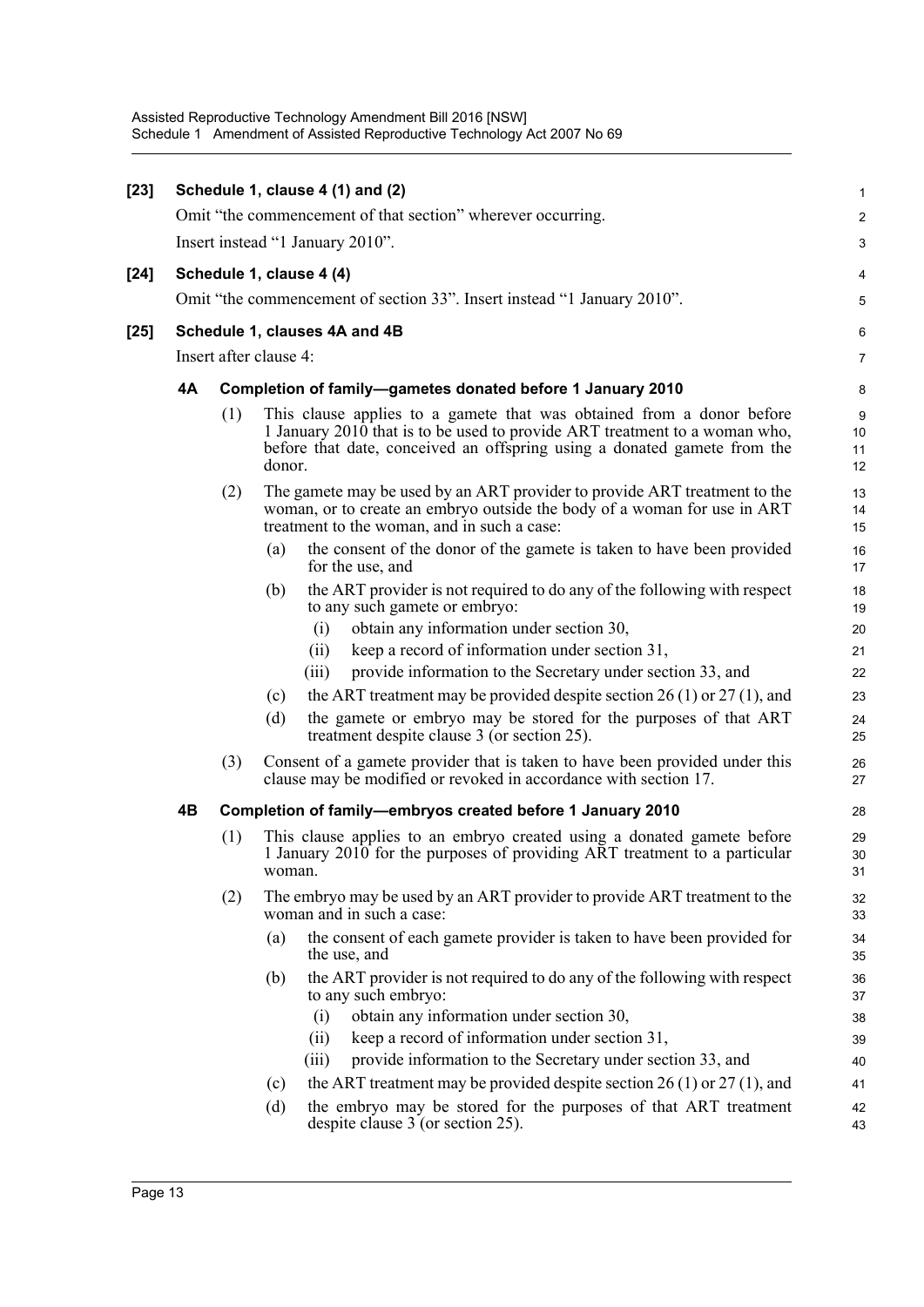### <span id="page-19-0"></span>**Schedule 2 Amendment of Births, Deaths and Marriages Registration Act 1995 No 62**

# **Part 3 Registration of births**

Insert after Division 5:

### **Division 6 Donor conception information**

#### **22A Child conceived using a donated gamete**

- (1) A birth registration statement for a child may include a declaration that the child was conceived using a donated gamete and in such a case the Registrar must note in the Register that the statement included that declaration.
- (2) The Registrar must, when issuing a birth certificate to a person who is 18 years of age or more and to whom a declaration under subsection (1) relates, attach an addendum to the birth certificate noting that declaration and stating that further information may be available from the central register established under the *Assisted Reproductive Technology Act 2007*. 10 11 12 13 14

1  $\overline{2}$ 

3 4

5

15 16

(3) A birth certificate for a person must not include any information that indicates that the person may be a person who was conceived using a donated gamete.